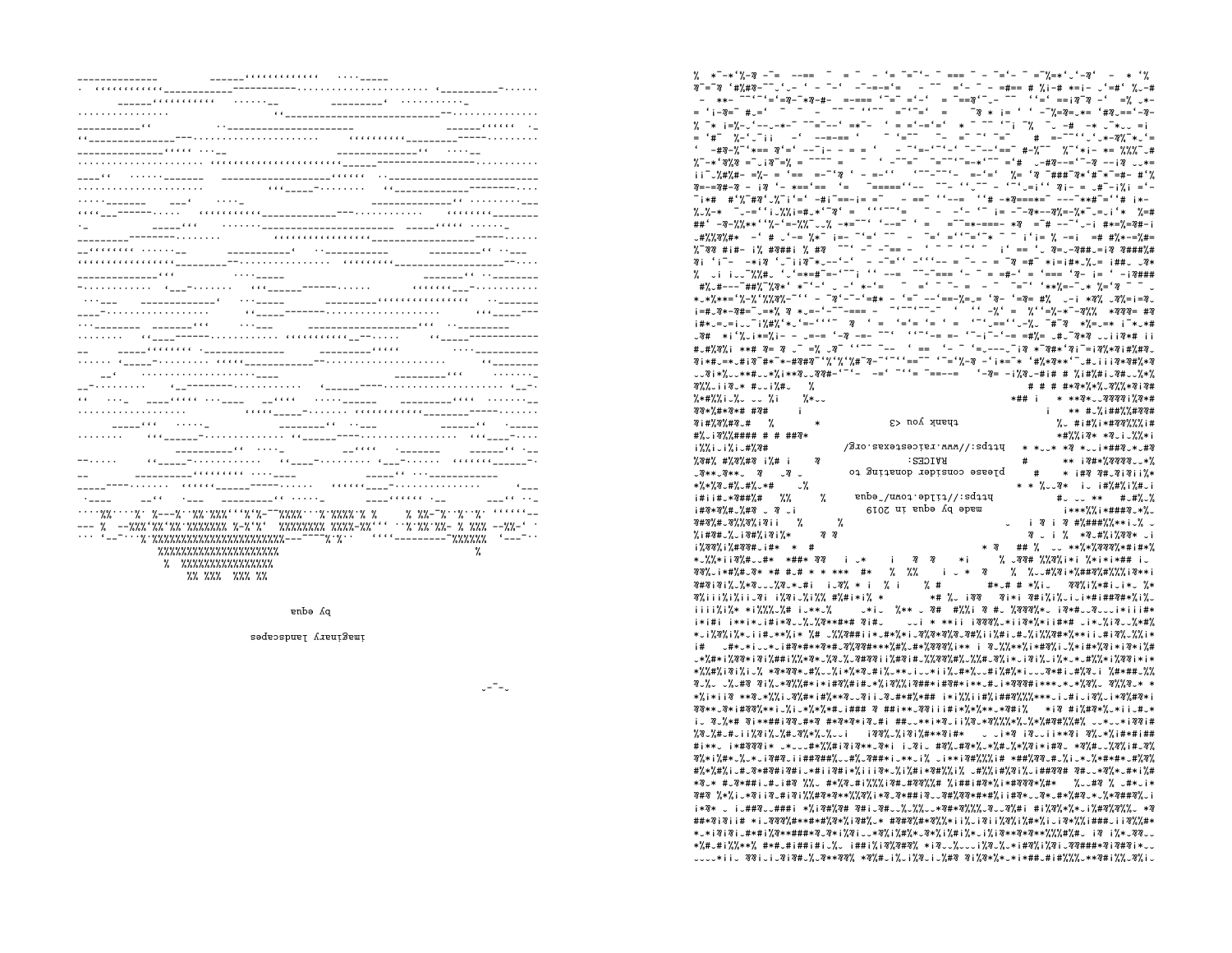|                                                                                        | ^;^:':]^^))[&'):*"'")['^.&]*)^;")[(&[^*^"*.;]:]&[*;^".*")&'"^]&][&*&([['".:.;'):                                                                                                                                                                                                                                                                                                                                                                                               |
|----------------------------------------------------------------------------------------|--------------------------------------------------------------------------------------------------------------------------------------------------------------------------------------------------------------------------------------------------------------------------------------------------------------------------------------------------------------------------------------------------------------------------------------------------------------------------------|
|                                                                                        | '':'; [:^.(";.(;))&"'^(;[&;.;])]))"]])[*)":*;).:.*;^^'().^"([".:*'&:^.'[]*)*&:&.[                                                                                                                                                                                                                                                                                                                                                                                              |
|                                                                                        | (()."&]^*;(^:.:::]]&(*(;&&"**)'))")""()".:;[[)]**.&.''^.[:[.("];)^.]";;;(".)"&                                                                                                                                                                                                                                                                                                                                                                                                 |
|                                                                                        | ;^;*;)):";^")]""*()(&);""'"[.)&))'.^("'^)"&[:::'&;*;;;;;&(([&:*^.:')(;&]*([*                                                                                                                                                                                                                                                                                                                                                                                                   |
|                                                                                        | [;]]&""'.(:():("[()["^']["*'.))))&()*.*:]^^[^&::([]^(;;;;;^*)).^"[*^(^];)[.^('."                                                                                                                                                                                                                                                                                                                                                                                               |
|                                                                                        | .*(.^[[.*[)((^]["';];::(*^(].)))))&&';]&;^^')[::]]^".;;;;;'"([**](*^;'^(.:)(:)*[                                                                                                                                                                                                                                                                                                                                                                                               |
|                                                                                        |                                                                                                                                                                                                                                                                                                                                                                                                                                                                                |
|                                                                                        | ;)'""":)^&"((.(&(:.&^.&*"'*;.))))*(;;()&;;^)*)::;):";;;;;;^['.).;^*^(]("&[^(:;((                                                                                                                                                                                                                                                                                                                                                                                               |
|                                                                                        |                                                                                                                                                                                                                                                                                                                                                                                                                                                                                |
|                                                                                        | ,<br>'[([.&[']&&(((;:^^]"':'^:*(].).)';):))(];^;***::'*::;;;;;;;'^';'(.:*^.];)*;'.'""[                                                                                                                                                                                                                                                                                                                                                                                         |
|                                                                                        | $(*. "^k.); )' (((?([^{\frown} "k; (k[[:'.). )` "[k]k[*;^; [**k: : : ] : [;;;;;;;; '; ");^*] * "[[[. ]"(*. ^[]$                                                                                                                                                                                                                                                                                                                                                                |
|                                                                                        | *^[](&*.*"&((((*(^^"::)[**&(.).);*)[;;^];^;]*"::;"(*);;;;;()']:'[.*^)[;]*^*;&&                                                                                                                                                                                                                                                                                                                                                                                                 |
|                                                                                        | );(])&&*&]&((((*:^^""*;;);[).).&^*:".);^;**.::)[^*(;;;;;[.')[:'^^^)*):&*"&&)&]                                                                                                                                                                                                                                                                                                                                                                                                 |
|                                                                                        | ']&;;&&.)[&((((([^")^^)'^^&.).).^^]^.)(;^;:*;:''*););;;;;[['"'.**.))*]*.^&"^."&                                                                                                                                                                                                                                                                                                                                                                                                |
|                                                                                        | :&];[&&[&&"((((]::^":*[]']^;.).).].;."*:;^;:*):(;^'.&;:;;;;:':[)(':")^";]&"&[[&'                                                                                                                                                                                                                                                                                                                                                                                               |
|                                                                                        | $[] & \& * * ' & \& * ; ((((" " [ " ] , : " ( " * . ) . ) . " " ** : [ ); " ; : * & : " & . " ] ); ; ; ; ; ; : . * ; " ' ( )) ' ) : . [] ) . & [] "$                                                                                                                                                                                                                                                                                                                           |
|                                                                                        | ;':)""&&(;)((((;;:^")("';[&).).)]&*&)(;^;:*':[]()*';^;;;):;.(:[."[)[:).;)'[[&'                                                                                                                                                                                                                                                                                                                                                                                                 |
|                                                                                        |                                                                                                                                                                                                                                                                                                                                                                                                                                                                                |
|                                                                                        | $(*)$ ;''&&"): $((([] . \n "(" : ; * & : & .). .) .'[][:, (;; :; *): (-[] : ;[:, ; [ ' & w" " ( . : " () ' ' ; * ^{*} * . " )'$                                                                                                                                                                                                                                                                                                                                                |
|                                                                                        | &)]*&&'&&(((:&["^"&("'."::.).)."[*("(((';:*':.**:*^;;;;;):&^^""".[);;];])*"&&'                                                                                                                                                                                                                                                                                                                                                                                                 |
|                                                                                        | $\left[\right]$ $\&$ $\ast$ $\ast$ $\&$ $\&$ $\&$ $\left(\left(\left(\&\ast\right.^{n\circ\ast},\&\right)\&\left(\&\ast\right)^{n}\right)$ $\&$ $\left(\&\ast\right)^{n}\right)$ $\left(\left(\left(\right,\ast\right)^{n}\right)^{n}\right)$ $\left(\left(\left(\left(\right,\ast\right)^{n}\right),\ast\right)^{n}\right)$ $\left(\left(\left(\left(\right,\ast\right)^{n}\right),\ast\right)^{n}\right)$ $\left(\left(\left(\left(\right,\ast\right)^{n}\right)^{n}\right)$ |
|                                                                                        | '(("['^&;;:(.(;)^"*""^&";].))))'*."(((;:*":[^*)).;^;;;[^^)"^""'])'"".*);;&('                                                                                                                                                                                                                                                                                                                                                                                                   |
|                                                                                        | (]").^;&:;^(;("^.[^"^&)[.*'".)[).:;'])*(((;:**:':^.##;\$;;;(&^;:""".&)].;(")^*";'                                                                                                                                                                                                                                                                                                                                                                                              |
|                                                                                        | "*[]^*:&[('(](;:*]^"['^)())'.)":*'*'& *(((;:* :*;[#\$(;.';;#(;])("."");'):]):[]*'                                                                                                                                                                                                                                                                                                                                                                                              |
|                                                                                        |                                                                                                                                                                                                                                                                                                                                                                                                                                                                                |
|                                                                                        | *(.^['.&]&;((([["");*[) ] ]); & ''" ;(((;:* " & : [ [ ;;;#;*&""](")]^.^:)[];"'                                                                                                                                                                                                                                                                                                                                                                                                 |
| $; ([&;]]&(^{\circ}: "\cdot( ] [)(;");(:;$                                             | $(1(1) . 1)((1(1)) *$<br>$*$ ;;"\$; & (:::.:) &;."*)][;.'                                                                                                                                                                                                                                                                                                                                                                                                                      |
| $)( )^{\wedge}$ [*&&[";(^('"'::") [;                                                   | ' " [ ; "]&(((^((([ ' ) [ * ';\$%;;^&.::.).*^]*.'."&'                                                                                                                                                                                                                                                                                                                                                                                                                          |
| '('.;]:&];(""(;:]:^").)                                                                | $\begin{bmatrix} 1 & k & ; & 1 \end{bmatrix}$ (((((((((((((((((((())))));)((*[k]:"(k)                                                                                                                                                                                                                                                                                                                                                                                          |
|                                                                                        |                                                                                                                                                                                                                                                                                                                                                                                                                                                                                |
| *(&:;""&]"*:;:]'.&^") ( &                                                              | . [ " " ;]" (()(((. : ) . ' ';\$ ; *^'&:])][](]]&(**'                                                                                                                                                                                                                                                                                                                                                                                                                          |
| $((::[)_*(*)^{\sim\mathsf{num}})(:^{\sim}) :$                                          | ; ] : : [ ] ^(( ((( [ " ^ .); ];( *(;]])[;':^";*")'                                                                                                                                                                                                                                                                                                                                                                                                                            |
| ;(]:;:)&'(;.[&*[[ :^) & &                                                              | * ) " ( ']^ ( [(](^ * ^ ] (%';: ; * ((*]))*^];^]:.)'                                                                                                                                                                                                                                                                                                                                                                                                                           |
| $.(.::.;&];&`&`&`] (&`) ]$ .                                                           | , " " ( [ ] *(] ( ( ' ( . #\$ * ;;^ ' ]"))]*;&]]^"&)'                                                                                                                                                                                                                                                                                                                                                                                                                          |
| ; (.: [&&&"&**'*& ) ] ) : [                                                            | $(x * . ; ] & ( ) ( ( \cdot ( \cdot \cdot \cdot \cdot ; + ) : ; . ) ; )' ( )' : * & ( [ ] )$                                                                                                                                                                                                                                                                                                                                                                                   |
| $((.*)([x]*] .';; \hat{ } \hat{ } \hat{ } );$                                          | $(*\& " " ( ] ' ( ] ' ,  ) ' ( ] ' :  * " " + ( : ' ;  ] ] . ['. ' ) ] ] : (* )$                                                                                                                                                                                                                                                                                                                                                                                               |
| )(.[&**:(:'^'']^^;) * [                                                                | ; & [ * )][ ( "(.:* ) ^#% ^ (<br>; & ' :*.&&:.["^.^)'                                                                                                                                                                                                                                                                                                                                                                                                                          |
| $.(.^{\circ}; **&;'^{&}('''x^{\circ} " ''))"$ [[                                       | $\hat{1}$ ; )'[&:'[[)[.;;)'<br>$]$ && & ' ] "(" ( : ' ##%<br>$\mathcal{L}$                                                                                                                                                                                                                                                                                                                                                                                                     |
| *'^^**;:).':)^( ^ ) : [                                                                | & ( ) ']; & ; (^:' \$#[ * &<br>$^{\circ}$ ] ( :]; [[[]]; [)&&&)&                                                                                                                                                                                                                                                                                                                                                                                                               |
| *":;*^^(&.''.^.: [)* &[[ '                                                             | "&] ' [ ]]] ) ( :\$%\$' &<br>,] &:)': [[[)^; ; ^())]<br>(                                                                                                                                                                                                                                                                                                                                                                                                                      |
| *).]^;*)"('('"]^^(: )*[[[                                                              | $k$ ' ' (]]]: [ (%\$ $k$ [ . :<br>"]; & [ & & : [ [ [ [ ) ' ( ) * & ) ]                                                                                                                                                                                                                                                                                                                                                                                                        |
| *(.*)"*&(]';''&^):&;)* ( [ * (&. : & ]]]]:                                             | $$^{\prime\prime}$ , $\sim$<br>^ *']]][^[[[^(""&[&)]                                                                                                                                                                                                                                                                                                                                                                                                                           |
| *".&[;*.:]*.'^^^.(:^)*[ '[                                                             | $::(*[T[[T]] \rightarrow **T])$                                                                                                                                                                                                                                                                                                                                                                                                                                                |
|                                                                                        | $k$ ; $k$ ; ]]]] $k$ # [[) : [.                                                                                                                                                                                                                                                                                                                                                                                                                                                |
| *'.][.*^(";.'[;^(]**)*.) [ . )&' * ' ]]]][ :                                           | $]$ [;)'.(]."[[([.*[&".]<br>( &                                                                                                                                                                                                                                                                                                                                                                                                                                                |
| *".[*"*^:"'^(^[&.*[*[)&[)                                                              | $k$ ( $'$ #]]]] $'$ ] :<br>]";](&;((;[[:."*([^[:<br>^&:                                                                                                                                                                                                                                                                                                                                                                                                                        |
| *^.&[('];]&([)"^"&"*;*\$*"[[* "&; #%\$ ]]]][                                           | $], [0,1]$ [^"*[[ $: .$ *^"(']<br>$\overline{C}$<br>);&:;.                                                                                                                                                                                                                                                                                                                                                                                                                     |
| *&("":)'*&^&^&'^[.**(*\$\$*[^] #&\$##* "]]]] ) ] ^                                     | $]$ [;"*).[.[[['')*.]*"&<br>:;*)['                                                                                                                                                                                                                                                                                                                                                                                                                                             |
| *):^^^:**.[.*)&^;"**;*]'\$[\$\$ #&].;(**]]]](& [')                                     | $]$ $\cdot$ ;;')&"*[[[. $\cdot$ "*;](]"<br>$")$ ;*;'                                                                                                                                                                                                                                                                                                                                                                                                                           |
| *[^])*]'^)&;*;;^:&**)*:;.[^";^']^]'][]]]]'[*(^]                                        | $]($ ;"'"))*[[[:'^*::.)(<br>"]:^;(                                                                                                                                                                                                                                                                                                                                                                                                                                             |
| *)).[*(&&:&;".*^&*]*(*:;:&[:)^"*&*&](]]]]&).*.(                                        | $\exists *;$ ); . ^; . ["[[] .**&)('<br>")"'(*                                                                                                                                                                                                                                                                                                                                                                                                                                 |
| *':";;^;&.&((.(^)("*:*&*.]](:^(.)((]']]]^)]];^                                         | ",,,,<br>$]$ );:*[:)]["[;])*]]^;"                                                                                                                                                                                                                                                                                                                                                                                                                                              |
| *^]]*"*:&^&:^']^':**"**(.)")[^)]:)*]*]].]^[(^"*                                        | $":\&:\.)$<br>]';: &***. [*["'"*]**::                                                                                                                                                                                                                                                                                                                                                                                                                                          |
| *).;".]:&[&.()^^*):*&*"'.:(.*^*"].&]"]][]^:^.([                                        | $( ]$ (; : ('^"^[^[(:]*]':&[<br>"&)).)                                                                                                                                                                                                                                                                                                                                                                                                                                         |
| $*&(1)$ )'(" $x''$ .:) $x'$ <sup>2</sup> $x^3$ +'**;.]()(^. $x'$ $x^2$ ]']^]^ $x$ ;*]] | "'")';[).]];:[.:^'[([];;*]^.]"                                                                                                                                                                                                                                                                                                                                                                                                                                                 |
| **^"([:'&(];)&*.'*.*"*.).:&).^()^&.])]";]^.*")[                                        |                                                                                                                                                                                                                                                                                                                                                                                                                                                                                |
| *^^;;[::&""'(&'.][.*&:*"[:&^]&]).]&]*[]^:'(^)                                          | "&()&'.^[]);:*';'"[:[';**]])'^<br>$"$ [*)(*)"[].;:'.'.'.[:[:;&*]("()                                                                                                                                                                                                                                                                                                                                                                                                           |
|                                                                                        |                                                                                                                                                                                                                                                                                                                                                                                                                                                                                |
| *""*;[:)&;*;]&'.").*][&].;*&'^[]"";]:]*"]^[':&.(                                       | "[[)''*]^]^;:"'*("[:[];)*]^&[]                                                                                                                                                                                                                                                                                                                                                                                                                                                 |
| *;[")";:&.]*.&'.*).*')]'.(;.:^.^&;(])];[.^&*;(('                                       | :^().&)^.'.]:.:^'^[:[;;]*]:^^&                                                                                                                                                                                                                                                                                                                                                                                                                                                 |
|                                                                                        | : & [) & . : ' " ) "] : ( & ) ^] [ : ( & ; ^*] ) [ ; ]                                                                                                                                                                                                                                                                                                                                                                                                                         |
| *]'""&:'&&&&&&*.:^.**]([."*:.^^).^.]]];*]^'&"']:                                       |                                                                                                                                                                                                                                                                                                                                                                                                                                                                                |
| *;'''.:;&(&']&:.*].**[*;.;[('^:).[.][];)^^;&&);'                                       | *'&)"^:^:(*]::[*[&[:(&;&*](]*'                                                                                                                                                                                                                                                                                                                                                                                                                                                 |
| *('''(].&)&*'&].;*.(])^&;^)[""]].];&"^)^]^.'                                           | $\exists \&.$ ))*(^^;.])*).[:^';;*].]:"                                                                                                                                                                                                                                                                                                                                                                                                                                        |
| **'''^[:&]^]^&].*[.**";'();^[("'*];]^'"^.(^[^.;                                        | ^;()":'^[&*];[".(([:^";)*]'.;:                                                                                                                                                                                                                                                                                                                                                                                                                                                 |
| *]'''.'*&.[][&;"(".)[:^*.&;*;;[::^.];]^*.^*'''[:^                                      |                                                                                                                                                                                                                                                                                                                                                                                                                                                                                |
|                                                                                        | $(':)$ ^: " ^ ^) [&*&.&.*[:'[; ^*]&*(]                                                                                                                                                                                                                                                                                                                                                                                                                                         |
| *&'''^[.&::);&*^)&.)[]^()(^.;;[&*).]^]^[&^[)[:^&.                                      | $\hat{C}$ [;).' $(\hat{C}$ ]["']&^"";(:[[;"*]'*:(                                                                                                                                                                                                                                                                                                                                                                                                                              |
|                                                                                        | ))'''(^{''',})["(`{\'});}):*:[)&^];;[]^:^](]^[^&*[)*:[; (*'':*']^&[;(*;'';&[(:[^;''*][''()                                                                                                                                                                                                                                                                                                                                                                                     |
|                                                                                        | ','''[)*);:&[&]^)&.[.);&)]"];;[)[['].]^:['*.*;;.^&'&]*"^:^*.&;;'.;]]):.*;"*]'"].<br>'''':&´';."[])])&.:]))\*)']];;[:;[)];]`:)*.'['(:&]:("[]"]^;;&""]".)]::[*;(*:*"""                                                                                                                                                                                                                                                                                                           |

 $1111111111$ /\_/\_/\_/\_/\_/\_/\_  $\frac{1}{2}$  /  $\frac{1}{2}$  /  $\frac{1}{2}$  /  $\frac{1}{2}$  /  $\frac{1}{2}$  $1 - 1 - 1 - 1 - 1 - 1 - 1 -$ \_/\_/\_/\_/\_/\_/\_/ /\_/\_/\_/\_/\_/\_/\_  $1111111111$  $1/2/2/2/2/2/2$  $1 - 1 - 1 - 1 - 1 - 1 - 1 1/2/2/2/2/2/2$  $1 -1 -1 -1 -1 -1 1 - 1 - 1 - 1 - 1 - 1 -/-/-$  ////  $1 - 1 - 1 - 1 - 1$  $- - -1$  $1/1/1$  $11111111$  $\begin{array}{c} \begin{array}{c} 1 & 1 \\ 1 & -1 \end{array} \\ \begin{array}{c} 1 & -1 \\ 1 & -1 \end{array} \\ \end{array}$  $-/ /$  $\frac{1}{2}$  = = =  $\frac{1}{2}$  / =  $-/-$  /  $/$   $\begin{array}{c|c|c|c|c} \hline - & - & - & - & - & - \\ \hline & & & & & \\ \hline \end{array} \hspace{0.2cm} \begin{array}{c} \hline & & & & \\ \hline & & & & \\ \hline & & & & \\ \hline & & & & \\ \hline & & & & \\ \hline & & & & \\ \hline & & & & \\ \hline & & & & \\ \hline & & & & \\ \hline & & & & \\ \hline & & & & \\ \hline & & & & \\ \hline & & & & \\ \hline & & & & \\ \hline & & & & \\ \hline & & & & \\ \hline & & & & \\ \hline & & & & \\ \hline & & & & \\ \hline & &$ 

this work is licensed under a creative commons attribution-noncommercial-sharealike 4.0 international license: http://creativecommons.org/licenses/by-nc-sa/4.0/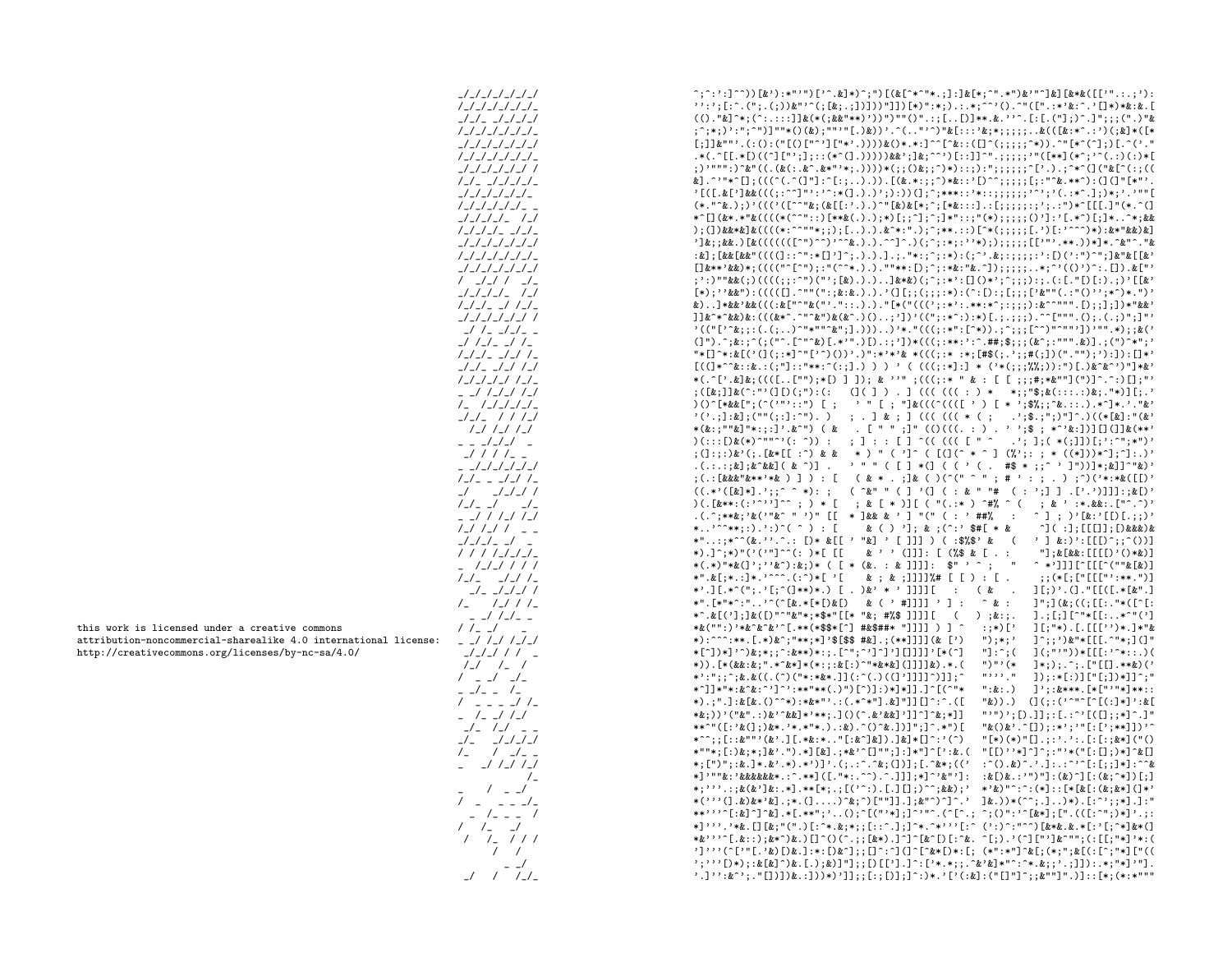M\$\$M#\*W\$`W\$MWMMWMW\$##WMMMM#WWM`\$\$\$#MM\$MW/#\$#MM\$W W\$##MWW\$MM\$`\$W`\$\$\$W#MW\$WW\$W\$\$M\$M###MMM\$W#\$\$\*W\$M M##\$W#W\$#\$W\$WMW\$M\$#\$\$\$#W\$#\$\*/WW\$WMMW#WWM##W/\$WW #W\$WW\$WWM\$WW#/\$/W\$M\$WMMWMMM'M#WW\$/\$\$#W\$M#\$MMWW\$ #WW\$\$#\*M/#\$\$#\$M/MWW\$\$MWM####W`#W#\$\*\$\$\$\$#\$#\$WMW# WWM#:\$:MW\*W#\$WW\$:\*M##\$#\$W\$\$\$\$/#MM\$:\$WW\$M\$MWWW#W M#MW/WW/\*M/M\$MW/W###M####W\$M\$MWW'#M\$W#W#\*W\$M\$W WMM#MW\$\$MM\*WMW#\$'#/#MM##M\$MW##WMWW'W#\*M\*#W#### ##M\$M\$M\$/M\$M\$MM\$MW\$\$/\$\$#\$#WM/\$\$M\$##/MM#\$\$W##WM M\$W'#\$MM\$W\$W\$MMWW\$/M\$\$M\$#\$M\$\*WWM\$\$MWM/#WW#\$#'\$ M\*\$M\*##\*\$M#WW\$W\$\$#M#/\$'\$#\$\$W#M##MM\$'M#MMW#MMMW M\$#\*##\$##W#\*W\$###WW##\$#\*W##MW\*\$`MW#W#M\*WW\$W`M \$\$M#M\$MW\$WMW\$MW#MMWM\*\$###W\$W###\*\$M\$'##'#\$\*#M \*W\$'MW#'\$W\$#MW\*WW\$\*MWWMMWW\*MM#WW\$W\$\$#\$W\$//\$#  $$$MWH*$WW/WHMS/s*'M$M$H$H$H$W$H$H$W$H$H$W$H$H$H$W$K$H$H$W$K$H$H$K$W$H$H$H$K$T$$ #\*M#W/\*##W#MW\$`\$WM\$M\$M\$\$\$#`\*##W#M\$#M\$M#\$\*`#\$ \$#WW#M#'#\$MWM\$\$MWWM/\$W'#'M##\$#\$WWMMWW#M\*M#\*W WWM#M\$#M`WWW#M###\*#W#M\*M/#``#\$WM\$MM`\$W\$#\$W/\$ /W#\$\$//\*'M\$W\*\$MW\$#WM'MM/\$\*\$#\$'W\$#M#WM#//''M\* #M#M W #\* #M\$\$\$\$##\$/\*\$#\*\$/\* 'M##\$MW\$\*M'MW'M\*/ WWWW#\$#/#WW##M/W#WWW%\*SWA#M\$\*MW/W\$\$W/MW \*\$W\$M/\*M\$'/#\*M\$\$W\$##M\$#M##M'#/\$#WM\$W\$/\$WWM #M\$#M\$/M\*WM'#\$\*M/\$M\$'\$M'M/WW\$#'MM#W#M##\$\$\$W # \* \$#\$#MW/\*\*/#M/MW\$WMM#M\$# \* \* ###M \* W/M\$\$#/#M/M \$W\*M\$M\$#\*#WWWMMM\$W##M`MWWWW#/\*`#WM#/``MM/# MM#MWW\$W\$M\*'MW#\$MW\$MMW#WM##'/#MW\*/\*\*'WM/\$W \$\$\$\$#WMW/\*'/#\*MM'W/MM/\$W#'M#M/\*'/W#WW\*'M\$M MMM#WW\$WMW/\*\*#WW####M\$MW\$MW'//\*/M#'WM#M\*#W \$###WWW\*\$M/'/\*\*M/W##\$##W\$\$W#WM/\$WW/''W'WMW #MWWW#\$M#/'//\*/MMWMWM\$##MW/#\*'W#'W\$M#\$W#\$ M\$W#\$#MWM\$//\*/\*M\$\*M\$MWW/'MW''/WM/#W#\*W\*\$W M##M#MW\*``\*W/M\*#/###WM/W`#\$/\*W/M\$\$\*`MMW## MMWWW:/\$\$#\*M\*:M/\*M\*WM/M/\*\$M/W:\$#:W\$\$#\*W/M W#\$``\*M#/\*\$/\*\$\*MW\*M\$#\$/#\$`#M\$/\*/M`\$/\*##\$` #W'MM'#M''MWW\*\$WW'\$WWW\*\*'/#'/\*'\$\$\$\$#M\*W/ M.\$\$.#\$W\$\*\*\$##M\$\$M/.//./WW\*WM\$..MM/M..W  $$MS.$ \$\*\$#\$\$M#'/\*W\$W''/###'M/\*\$\*#//M/MM'\$\$ #\$M/##/\*\*W#`\$#`W\$\$`\*\$/M`//``\$W/W\$W/\*/MM# W\*//\*W\* '\$##/#M##\* '\$W//\*\$\*W//\*//W##\*\$/#/M M/\*#/\*\*'\*#/W\*\$\$\$//MWM\*//\*W#\*'/\*#MMW/#/\* \$\*\*W\*\$/#'#/M/WWW\$W#/'W\*'W\*'\$\*MWW\$W#\$M#\* \*\*\$\$M//#/M#\$#\*##WW/\*\*W\*/#\*#\*\*\*\*###\$//\*/ \*W/\$'\*W\$/\*M\$M'MWM\*''\*\$/\*'/M\*MWW##/W''\* //#W/'//\*\$/MWWM/#M'M\*'/\*//W\$/\*W\$\*'##W\*\* \*\*/\*\*//'M/WM\*\$/M\$#\$''/'/\$\*#\$M'MM#\*\*\$#\* \$'#M'/'//M/MM/\$\*\$\$W#/''MW'\*#MM\$M/M'/\*# #/\*W/M`\*``/\*/\$\*#W\*M#\*M###W\$`/W/\*W`\$\*W\* M# '\$ ' 'WW'\*'#M'#\*W\$\*\*#\$\*/\*\*#/'/\*'M\*#MW\$ \$\$#W/\$\*//''/\*M\*\*MM\*\$\$\$/\*\*\$\*'//#\$\*'\$\*W/ 'MM'\$\$//'/\*\*\$M#M/#''\*#'M\$/\$'/W''/\*#\*MW \$MWWM#WM/\*\$'/'//'//M###/\$#/\*\*//\*//'/\* #W#\*`/#`#\*//`/\*\*/\*#M#\*`W`//\$`\*\*/\$``/` /\$\$##M##\$M\*\*'M\*//'W##\$M\*W\*'/\*\*'\*\*'/\*' W###W'\$W#\$M/\*'//''#\*\$\$#'#M\$/'/#\*'#'// \*#\*\$WM#\$M\$'#\*//\*'\*\*'\*#WWM#\*'//''/\*'\* '/MM/\$\$#\*#/W\$\*''\*''#''#M#\*'M\*\*'/\$'\*M \*##W'MWM'\*''\*\*'/\*'/\*/\$\*\$M'\$\*#'\*''#'/ MM\*\$#M#/\$\*//''/''\*'/\*\*\$#'\$WW'\*\*/\*''/ M\*\*\$W\$M\$#M/'//'/\*MMW'/M\$M/\*'\*\*//#/\*\* /M 'M ' '#\*/\*\*/\*\*'/#/W\*'/###'//''/\*'/\* WW/\$\$\*\*//'//\*//\*M#''#'\$/\*'/'//''/\*M \$/WW/'/\*''\*\*/\*W/\*W#\$\*#W\*'/\*/\*''\*'/#

MM#MMMMMM##MWM#W\$#WMW\$ MMWW#/#\$/W#M##'M\$W#\*M#\$ #WM#MW\$M\$M'M#\$/WWM\$#W\$\$ \$/\$\$##W##W\$\*`/M\$/\$\$W#/# MW:#W\$/\*:#\*W\*\$W/#\$M\$WM\$ W#\$#\$WMM##\$\$MM\$#\$MW\$#W# WW##2M.MMMM###WM#M.M\M#M  $H$ MW#MWMWW\*..\$.\$\#W\$MW\$ WWM#M/##W#M#\$W\$\$\$\$M\*#W#' #\$\$\*M\*\*/\*'W\$#\$W\$//\$#/WW\$ W\$\$\$M# ' /\*M\$M\$##WM##\*\*##\$ M#'WM\$/WWW\*\*'\$\$#\*W\$MWM\$\$M W#M/\* \*\* \$#MM/\$M##\*W/\*W\* '#\$ \*#/'W\*''MW\$#'/\$#\$/\$#/'\$## MWM ·\* W\$#\*\$#\* M\* · #W\$ · \$# / MW · \$'M/##W#W\*\$MWM\$/MM\*M#\*'#M WW\$\*\$\$W'#MW/\*MW\$\*WWWM/W\$#W M#\$M\$\*'M/W'W#'##/W'//\*MM\*W /M#W\$ '/M#\$\*\$//##\*\$M#\*'\$#'W W\*W#W#W#/\$\*#MWM\$\*'#W/##M#W \$WW.M#.#MM.\$M\$#W\#.WWMW\#W M//#WWW//MW\* . . #\$\$\$\$M#MWM\*M# \$\*\*\*M#\$##M\*\*/WW##\*/M\*WMW\*#M  $$M#MM$$$ \*\$\*\*#\*'//\*\$/WWM''\*#\$ \*##\*#\$#WM\$W/\*WW'//'M/\*M#''\$ \*\*#MM\*'/M'W\*#/##\*#\$W\$/\$'M/#  $$WM.****$  \*\*\* \*\* #WW\$ /\*\*\$W\* \* #M\$# \$\$'/\*#W\*/\*\*'M#WM\*#MW#\*'\$\*\*/M \$/\*WW\*\*/#WM\*\*W/ ''M\*//#\$#\$/\*# W\*\$M\$W/#\*'M'WW'M\*'W\$'//\*MM#\$ / ' ' /#\$#\$\$\$\$#W' ' \* ' /\* ' \$\*\* ' \$\* ' / / '#\*###M#/M/#'#M#\$\*W'/\*'MM//# '\$/#'\*#M#M//'W\*\$\$\*''/'WW'MW\*/  $$***$  \* /\$\$/\*# \* /M\*//MMMM\$M M\* \*##WM/\*\$/\$MM\*#'/W'\*\*M\*''/\$'/\* \*\$M'\$\$'###/\*M'/\*'\*\*MMW#\*\*/M'' W#/''\*\*\$\$\*/#W/#'//\*'/#/##//\*\$M .M\*\\MW\$#\W..\*\*&\\*W\*.\\$W\$M.\\W #\*/\*\*M/\*/\$''\*#//'//''\$W'/'/\*\*/ \*//\*M#'/#\$'\*\$/\*'/WM#\*\*W\*#W\*''/ #\*W'\*#//\*#/\$'/\*/M\*'W\*/#''MM#W' \$\$\*#\*MM\*#'\*\*W/\$'#\*'\*\*'/\*'\*\$\$/'\$ /\*'/\$'\*'\$/#'\*#'/WM/''\*'/\*'#M''\* #M\$\$'\*''M\*M\$''\*WWM'M\*'\$\*''\*''/\* #W\*W\*M//\*'/\*/#\*//'WM#'/'MM'//M' /M//'#\*''#\*W#'\$M\$\$/\*'\*W#/\*/M'/\* #\*MWW/\*\*'#'\$\*\*/\*\*/\*#/\*\$\$/\*'M\$//' 'M/\*/\$MM/'/M\*//\*//\*'/'/\*\*'/\*'\*\*/ 'W'/\*#WW'/\$\*'\*''/'//\*/\$\*/\*'M\*\*// M'M\*\*W\*M'\*W###//'/\*\*//\*'\$'/\$'/\*\* \*\*#\$'#W#WW//'W\*'#/''W\*W###\*M'\*'' \*/\*``W#//`/M\*W\*``#`/\*\$`\*``\*\*`/M`\* '\*\*'\*\*'\$\$'/#'\*\*'/\*'#\*'/\$'\*\*'/\*/\*' \*'//''\*\*'\*'W\*\*//'M/M//''\*'/M\*/\$'# \*/#\*//'\$M\*#\*'###'\*'//'/\*\*W\*'/\*'#\* //'/\*\*'\*M/\*\*M\*\*/\*\*/\*\*//'/\*M'/M//' W# . . / . /\*\* . \* . W\*\*MM\* . \$ . . \* . . /\*/\*\*//. . W\*'/'/\*'/\*'//\$'/M//\*WW''\*'//'/\*\*/\* \*\*\*\*\*/\*\*\$\*\*/M'/\$/\$'\$\*\*//'/\*\*//'/\*\* /\* ` \* ` W\* ` / /\* /\*\* / / ` # / ` ` / ` /\*\* / / ` /\*\* / #\*`\*`//#`\$M\$\*\*`/\*//\*`/\*`\*\*//W//`// \*\* 'M\*'/'//#/W\$M\*M/\*''\*'//'//W'\*\*'\*' \* \* ' / / ' / / ' #\* ' \$ / ' / / \* / / ' W\* ' ' / \* / W\* / \* ' # \*\*\*'/'/\*\$/\*M#\$''/\*'/\*'/'/\*''\*''\*'/\*

~%~%<~~<>~~ < ~~%~~~>~<%~>'<>< ~>>%>%><<<<<~~'<~~"%~>< %<>'%<"%<"%<><'<<<<'<%~-<'< <<< ' -%< >< '/>>>>/>'/><'/>><'/>>> > > '/<>'/>'/<>'//>><< '><<<>><'/>><//></>'/-'/-'/-'/-'/-'/-'/-'/-'/-'/-'/<'/-'>'/-'/<'/->'/-'/<'/-% %% <\_<%>\_%>%\_~%%\_~ '>>%%<>%\_%'\_%\_~<<><<<<<<<<</>><<<<<<<<<<<<<<<<<<>>>>>> <<<<<>>>'\_%"% %<''%%  $<\!\!\langle\zeta_8'\zeta_8'\rangle\!\!\!\langle\zeta_8'\zeta_8'\rangle\!\!\rangle_{\rm L} <\!\!\cdot\!>$   $<\!\!\cdot\!>$   $<\!\!\cdot\!>$   $<\!\!\cdot\!>$   $<\!\!\cdot\!>$   $<\!\!\cdot\!>$   $<\!\!\cdot\!$   $<\!\!\cdot\!$   $<\!\!\cdot\!$   $<\!\!\cdot\!$   $<\!\!\cdot\!$   $<\!\!\cdot\!$   $<\!\!\cdot\!$   $<\!\!\cdot\!$   $<\!\!\cdot\!$ ~~ <%><>% %%<%'><>>'~<~-% --~>f~ '~>'<<<%-~~>'>% >> <>~ ~ '%'%<%~<<''%~"%--"  $\% \qquad \quad \ \ \geq \qquad \ \ \, \times \quad \ \ \, \times \quad \ \ \times \quad \ \ \times \quad \ \ \times \quad \ \ \times \quad \ \ \times \quad \ \ \times \quad \ \ \times \quad \ \ \times \quad \ \ \times \quad \ \ \times \quad \ \ \times \quad \ \times \quad \ \times \quad \ \times \quad \ \times \quad \ \times \quad \ \times \quad \ \times \quad \ \times \quad \ \times \quad \ \times \quad \ \times \quad \ \times \quad \ \times \quad \ \times \quad \ \times \quad \ \times \$  $\frac{1}{2} \left( \frac{1}{2} \right)^{1/2} \left( \frac{1}{2} \right)^{1/2} \left( \frac{1}{2} \right)^{1/2} \left( \frac{1}{2} \right)^{1/2} \left( \frac{1}{2} \right)^{1/2} \left( \frac{1}{2} \right)^{1/2} \left( \frac{1}{2} \right)^{1/2} \left( \frac{1}{2} \right)^{1/2} \left( \frac{1}{2} \right)^{1/2} \left( \frac{1}{2} \right)^{1/2} \left( \frac{1}{2} \right)^{1/2} \left( \frac{1}{2} \right)^{1$  $\gamma$  $\%\langle 0 \rangle \quad >> \quad \ <\!\!\%\rangle \quad \text{and} \quad \ <\!\!\!<\!\!\!<\!\!\cdot\!\!> \quad \ <\!\!\!<\!\!\!<\!\!\cdot\!\!> \quad \ <\!\!\!\!\cdot\!\! \gamma^0_{\rm b} \quad \text{and} \quad \ <\!\!\!\!\cdot\!\!> \quad \ <\!\!\!\!\cdot\!\! \gamma^0_{\rm b} \quad \text{and} \quad \ <\!\!\!\!<\!\!\!<\!\!\cdot\!\!> \quad \ <\!\!\!\!\cdot\!\!> \quad \ <\!\!\!\!\cdot\!\! \quad \ <\!\!\!\!\cdot\!\!> \quad \ <\!\!\!\!\$  $-\langle \ \ \ \rangle_{0} >> \ \$  $\text{L}_{\text{L}} \text{L}_{\text{L}} \leq \text{L}_{\text{R}} \text{L}_{\text{L}} \text{L}_{\text{L}} \text{L}_{\text{L}} \text{L}_{\text{L}} \text{L}_{\text{L}} \text{L}_{\text{L}} \text{L}_{\text{L}} \text{L}_{\text{L}} \text{L}_{\text{L}} \text{L}_{\text{L}} \text{L}_{\text{L}} \text{L}_{\text{L}} \text{L}_{\text{L}} \text{L}_{\text{L}} \text{L}_{\text{L}} \text{L}_{\text{L}} \text{L}_{\text{L}} \text{L}_{\text{L}} \text{L}_{\text$  $\langle 0 \rangle$  = -  $\langle x_0^y \rangle$  >  $\langle x_1^y \rangle$  =  $\langle x_0^y \rangle$  <  $\langle x_1^y \rangle$  =  $\langle x_2^y \rangle$  =  $\langle x_1^y \rangle$  =  $\langle x_1^y \rangle$  =  $\langle x_1^y \rangle$  =  $\langle x_1^y \rangle$  =  $\langle x_1^y \rangle$  =  $\langle x_1^y \rangle$  =  $\langle x_1^y \rangle$  =  $\langle x_1^y \rangle$  =  $\langle x_1^y \rangle$  =  $\langle x_1^y \rangle$   $\frac{1}{2}$   $\frac{1}{2}$   $\frac{1}{2}$   $\frac{1}{2}$   $\frac{1}{2}$   $\frac{1}{2}$   $\frac{1}{2}$   $\frac{1}{2}$   $\frac{1}{2}$   $\frac{1}{2}$  $\% \% \% \sim$   $\%$   $\frac{1}{2}$   $\frac{1}{2}$   $\frac{1}{2}$   $\frac{1}{2}$   $\frac{1}{2}$   $\frac{1}{2}$   $\frac{1}{2}$   $\frac{1}{2}$   $\frac{1}{2}$   $\frac{1}{2}$   $\frac{1}{2}$   $\frac{1}{2}$   $\frac{1}{2}$   $\frac{1}{2}$   $\frac{1}{2}$   $\frac{1}{2}$   $\frac{1}{2}$   $\frac{1}{2$  $<<$   $\%$  $\gamma$  $<\!\!\delta\!\!\delta\!\!\delta\!\!\quad <\!\!\cdot\!\! <\!\!\cdot\!\! <\!\!\!\cdot\!\! <\!\!\!\cdot\!\! <\!\!\!\cdot\!\! <\!\!\!\cdot\!\! <\!\!\!\cdot\!\! <\!\!\cdot\!\! <\!\!\cdot\!\! <\!\!\cdot\!\! <\!\!\cdot\!\! <\!\!\cdot\!\! <\!\!\cdot\!\! <\!\!\cdot\!\! <\!\!\cdot\!\! <\!\!\cdot\!\! <\!\!\cdot\!\! <\!\!\cdot\!\! <\!\!\cdot\!\! <\!\!\cdot\!\! <\!\!\cdot\!\! <\!\!\cdot\!\! <\!\!\cdot\!\! <\!\!\cdot\!\! <\!\!\cdot\$  $\%$  $\frac{1}{2}$  x  $\frac{1}{2}$  -x  $\frac{1}{2}$  -x  $\frac{1}{2}$  x  $\frac{1}{2}$  -x  $\frac{1}{2}$  -x  $\frac{1}{2}$  -x  $\frac{1}{2}$  +x  $\frac{1}{2}$  +x  $\frac{1}{2}$  +x  $\frac{1}{2}$  +x  $\frac{1}{2}$  +x  $\frac{1}{2}$  +x  $\frac{1}{2}$  +x  $\frac{1}{2}$  +x  $\frac{1}{2}$  +x  $\frac{1}{2}$  +x  $\$  $\frac{9}{4}$  $\| \psi_{-2} - \psi_{-1} \|_{L^2} \leq \| \psi_{-1} \|_{L^2} \leq C \, \sup_{\| \xi \leq C} \, \sup_{\| \xi \leq C} \, \sup_{\| \xi \leq C} \, \sup_{\| \xi \leq C} \, \sup_{\| \xi \leq C} \, \sup_{\| \xi \leq C} \, \sup_{\| \xi \leq C} \, \sup_{\| \xi \leq C} \, \sup_{\| \xi \leq C} \, \sup_{\| \xi \leq C} \, \sup_{\| \xi \leq C} \, \sup_{\| \xi \leq C} \, \sup_{\| \xi \$  $\cdot \gamma$  $\hat{}$ (1)  $\frac{1}{2}$   $\frac{1}{2}$   $\frac{1}{2}$   $\frac{1}{2}$   $\frac{1}{2}$   $\frac{1}{2}$   $\frac{1}{2}$   $\frac{1}{2}$   $\frac{1}{2}$   $\frac{1}{2}$   $\frac{1}{2}$   $\frac{1}{2}$   $\frac{1}{2}$   $\frac{1}{2}$   $\frac{1}{2}$   $\frac{1}{2}$   $\frac{1}{2}$   $\frac{1}{2}$   $\frac{1}{2}$   $\frac{1}{2}$   $\frac{1}{2}$   $\frac{1}{2$  $\%f = \Rightarrow$   $\Rightarrow$   $\Rightarrow$   $\frac{f}{f} = \frac{f}{f} = -\frac{f}{f} = -\frac{f}{f} = -\frac{f}{f} = -\frac{f}{f} = -\frac{f}{f} = -\frac{f}{f} = -\frac{f}{f} = -\frac{f}{f} = -\frac{f}{f} = -\frac{f}{f} = -\frac{f}{f} = -\frac{f}{f} = -\frac{f}{f} = -\frac{f}{f} = -\frac{f}{f} = -\frac{f}{f} = -\frac{f}{f} = -\frac{f}{f} = -\frac{f}{f} = -\frac{f}{f} = -\frac{f$  $\cdot$   $\frac{9}{6}$   $\cdot$  $-5$  >  $\lambda \sim \sqrt{2}$   $\sim \frac{1}{2}$   $\sim \frac{1}{2}$   $\sim \frac{1}{2}$   $\sim \frac{1}{2}$   $\sim \frac{1}{2}$   $\sim \frac{1}{2}$   $\sim \frac{1}{2}$   $\sim \frac{1}{2}$   $\sim \frac{1}{2}$  $\frac{1}{2} \frac{1}{2} \frac{1}{2} \frac{1}{2} \frac{1}{2} \frac{1}{2} \frac{1}{2} \frac{1}{2} \frac{1}{2} \frac{1}{2} \frac{1}{2} \frac{1}{2} \frac{1}{2} \frac{1}{2} \frac{1}{2} \frac{1}{2} \frac{1}{2} \frac{1}{2} \frac{1}{2} \frac{1}{2} \frac{1}{2} \frac{1}{2} \frac{1}{2} \frac{1}{2} \frac{1}{2} \frac{1}{2} \frac{1}{2} \frac{1}{2} \frac{1}{2} \frac{1}{2} \frac{1}{2} \frac{$  $\%$  $\%$  %  $\langle \zeta \rangle_{\rm{A}}^{0} = \langle \zeta \rangle_{\rm{A}}^{0} + \langle \zeta \rangle_{\rm{A}}^{0} = \langle \zeta \rangle_{\rm{A}}^{0} + \langle \zeta \rangle_{\rm{A}}^{0} \langle \zeta \rangle_{\rm{A}}^{0} + \langle \zeta \rangle_{\rm{A}}^{0} + \langle \zeta \rangle_{\rm{A}}^{0} + \langle \zeta \rangle_{\rm{A}}^{0} + \langle \zeta \rangle_{\rm{A}}^{0} + \langle \zeta \rangle_{\rm{A}}^{0} + \langle \zeta \rangle_{\rm{A}}^{0}$  $\langle -1, \frac{1}{2}, \frac{1}{2}, \frac{1}{2}, \frac{1}{2}, \frac{1}{2}, \frac{1}{2}, \frac{1}{2}, \frac{1}{2}, \frac{1}{2}, \frac{1}{2}, \frac{1}{2}, \frac{1}{2}, \frac{1}{2}, \frac{1}{2}, \frac{1}{2}, \frac{1}{2}, \frac{1}{2}, \frac{1}{2}, \frac{1}{2}, \frac{1}{2}, \frac{1}{2}, \frac{1}{2}, \frac{1}{2}, \frac{1}{2}, \frac{1}{2}, \frac{1}{2}, \frac{1}{2}, \frac{1}{2}, \frac{1}{2}, \frac{1}{2}, \frac{1}{$  $\rightarrow$  $\rightarrow$  $\leq \qquad \text{ for } \qquad \text{ for } \qquad \text{ for } \qquad \text{ for } \qquad \text{ for } \qquad \text{ for } \qquad \text{ for } \qquad \text{ for } \qquad \text{ for } \qquad \text{ for } \qquad \text{ for } \qquad \text{ for } \qquad \text{ for } \qquad \text{ for } \qquad \text{ for } \qquad \text{ for } \qquad \text{ for } \qquad \text{ for } \qquad \text{ for } \qquad \text{ for } \qquad \text{ for } \qquad \text{ for } \qquad \text{ for } \qquad \text{ for } \qquad \text{ for } \qquad \text{ for } \qquad \text{ for } \$  $\sim$  $\rightarrow$  $\langle\cdot\rangle_{\omega}$  .  $\frac{1}{2} \sum_{i=1}^{n} \frac{1}{2} \sum_{i=1}^{n} \frac{1}{2} \sum_{i=1}^{n} \left( \sum_{i=1}^{n} \frac{1}{2} \sum_{i=1}^{n} \frac{1}{2} \sum_{i=1}^{n} \frac{1}{2} \sum_{i=1}^{n} \frac{1}{2} \sum_{i=1}^{n} \frac{1}{2} \sum_{i=1}^{n} \frac{1}{2} \sum_{i=1}^{n} \frac{1}{2} \sum_{i=1}^{n} \frac{1}{2} \sum_{i=1}^{n} \frac{1}{2} \sum_{i=1}^{n} \frac{$  $\hat{~}$  $\sim$   $^{-1}$  $\sim$   $\sim$   $\sim$   $\%$ %>  $\Delta \sigma$  $\mathcal{L}^{\mathcal{L}}$  and  $\mathcal{L}^{\mathcal{L}}$  $\cdot$  $\text{L} & \text{L} & \text{L} & \text{L} & \text{L} & \text{L} & \text{L} & \text{L} & \text{L} & \text{L} & \text{L} & \text{L} & \text{L} & \text{L} & \text{L} & \text{L} & \text{L} & \text{L} & \text{L} & \text{L} & \text{L} & \text{L} & \text{L} & \text{L} & \text{L} & \text{L} & \text{L} & \text{L} & \text{L} & \text{L} & \text{L} & \text{L} & \text{L} & \text{L} & \text{L} & \text{L} & \text{L$  $\hat{~}$  $\frac{1}{2} \left( \frac{1}{2} \right)^{2} \left( \frac{1}{2} \right)^{2} \left( \frac{1}{2} \right)^{2} \left( \frac{1}{2} \right)^{2} \left( \frac{1}{2} \right)^{2} \left( \frac{1}{2} \right)^{2} \left( \frac{1}{2} \right)^{2} \left( \frac{1}{2} \right)^{2} \left( \frac{1}{2} \right)^{2} \left( \frac{1}{2} \right)^{2} \left( \frac{1}{2} \right)^{2} \left( \frac{1}{2} \right)^{2} \left( \frac{1}{2} \right)^{2} \left( \frac$  $\epsilon$ ...,  $\lambda < 5$ TY. T>>\_""Y>>>TU.<\_><..., =  $...$ , =  $...$ , =  $...$  $\rightarrow$ .  $6.6$  $\epsilon$  $\epsilon$ >  $\rightarrow$  $\%$  - $1.11 < 1.11 < 1.11 < 1.11 < 1.12 < 1.12 < 1.12 < 1.12 < 1.12 < 1.12 < 1.12 < 1.12 < 1.12 < 1.12 < 1.12 < 1.12 < 1.12 < 1.12 < 1.12 < 1.12 < 1.12 < 1.12 < 1.12 < 1.12 < 1.12 < 1.12 < 1.12 < 1.12 < 1.12 < 1.12 < 1.12 < 1.12 < 1.12 < 1.12 < 1.12 < 1.12 < 1.12$  $-$ ' <  $\epsilon$  $\text{L} \diamondsuit \text{L} \text{L} \diamondsuit \text{L} \text{L} \text{L} \diamondsuit \text{L} \text{L} \text{L} \diamondsuit \text{L} \text{L} \text{L} \diamondsuit \text{L} \text{L} \text{L} \text{L} \diamondsuit \text{L} \text{L} \text{L} \diamondsuit \text{L} \diamondsuit \text{L} \diamondsuit \text{L} \diamondsuit \text{L} \diamondsuit \text{L} \diamondsuit \text{L} \diamondsuit \text{L} \diamondsuit \text{L} \diamondsuit \text{L} \diamondsuit \text{L} \diamondsuit \text{L} \diamondsuit \text{L} \diamondsuit \text{L} \diamondsuit$  $\texttt{L} \texttt{>}Y^\sim \texttt{V}^{-\sim} \texttt{L}^{-\sim} \texttt{L}^{-\sim} \texttt{L}^{-\sim} \texttt{L}^{-\sim} \texttt{L}^{-\sim} \texttt{L}^{-\sim} \texttt{L}^{-\sim} \texttt{L}^{-\sim} \texttt{L}^{-\sim} \texttt{L}^{-\sim} \texttt{L}^{-\sim} \texttt{L}^{-\sim} \texttt{L}^{-\sim} \texttt{L}^{-\sim} \texttt{L}^{-\sim} \texttt{L}^{-\sim} \texttt{L}^{-\sim} \texttt{L}^{-\sim} \texttt{L}^{-\sim} \texttt{L}$  $\texttt{Y} > \texttt{Y} \texttt{Y} < \texttt{Y} \texttt{Y} < \texttt{Y} \texttt{Y} < \texttt{Y} \texttt{Y} < \texttt{Y} \texttt{Y} < \texttt{Y} \texttt{Y} < \texttt{Y} \texttt{Y} < \texttt{Y} \texttt{Y} < \texttt{Y} < \texttt{Y} < \texttt{Y} < \texttt{Y} < \texttt{Y} < \texttt{Y} < \texttt{Y} < \texttt{Y} < \texttt{Y} < \texttt{Y} < \texttt{Y} < \texttt{Y} < \texttt{Y} < \texttt{Y} < \texttt{Y} < \texttt{$  $-\,,\, -\,,\, -\,,\, -\,,\, 1\,,\, \, 1\,,\, 1\,,\, 1\,,\, 2\,,\, 1\,,\, 2\,,\, 2\,,\, 2\,,\, 2\,,\, 2\,,\, 2\,,\, 2\,,\, 2\,,\, 2\,,\, 2\,,\, 2\,,\, 2\,,\, 2\,,\, 2\,,\, 2\,,\, 2\,,\, 2\,,\, 2\,,\, 2\,,\, 2\,,\, 2\,,\, 2\,,\, 2\,,\, 2\,,\, 2\,,\, 2\,,\, 2\,,\,$ ^<Y\_~<T<YTTL~"<~`L\_^<<<~`\_ ~<L~Y~<>>YL^L<L\_>\_>\_<^>T^TLLL>TT^\*<T>>~<\_T<><<LY< <.TT L~>>T"Y<<\_^<>~>L~\_>><<<Lt>LT\_^^Y<<-T>>\_L\_<>L<>L^<>L^<VL<<YL<<>'UYT<<Y>T></></>T>>T>/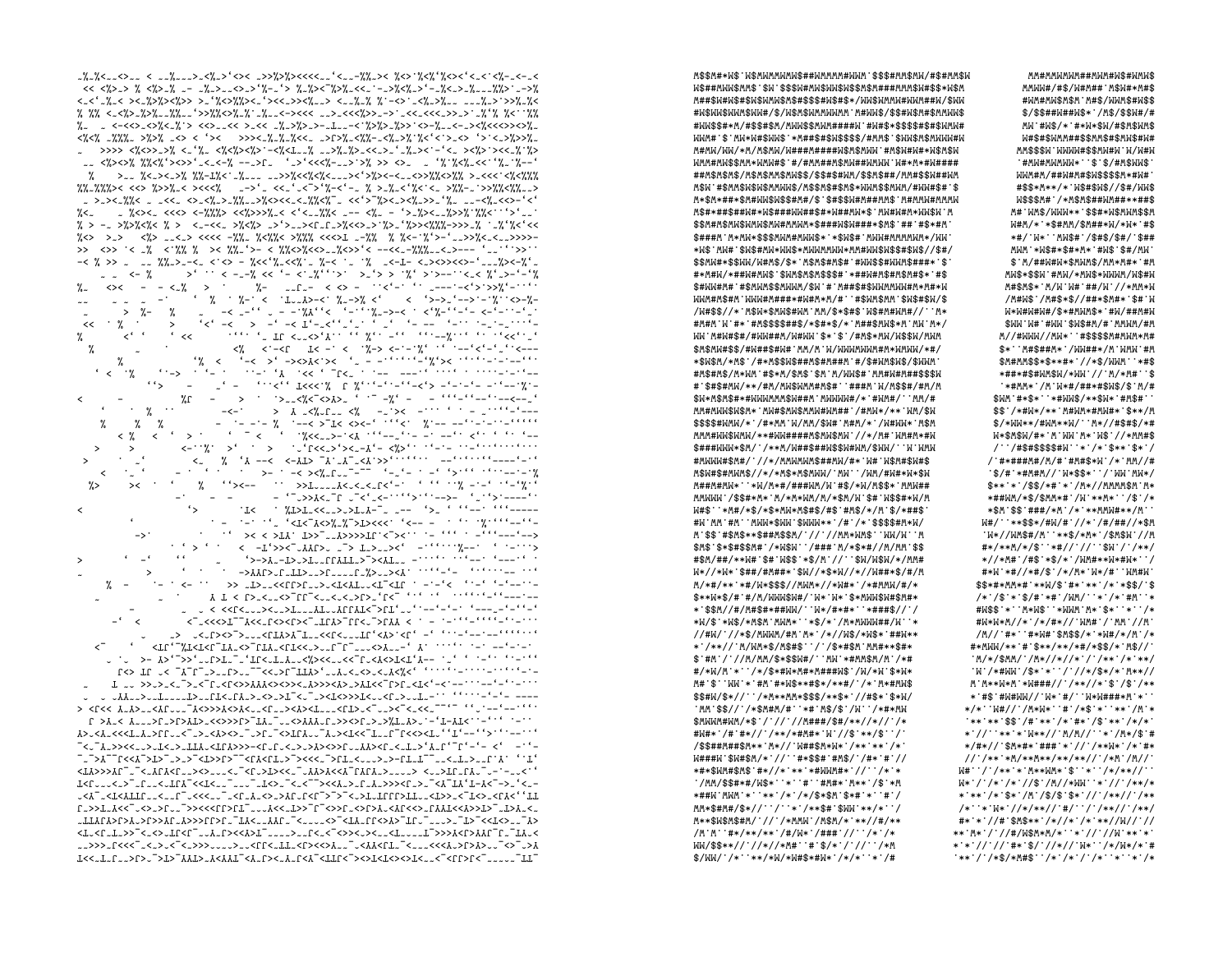| !!!                                                                                                                                                                                                                                                                                                                                                      |
|----------------------------------------------------------------------------------------------------------------------------------------------------------------------------------------------------------------------------------------------------------------------------------------------------------------------------------------------------------|
| !!!                                                                                                                                                                                                                                                                                                                                                      |
| $\frac{1}{2}$                                                                                                                                                                                                                                                                                                                                            |
| $\overline{C}$<br>!!!                                                                                                                                                                                                                                                                                                                                    |
| $\,<$<br>$\mathbf{1}$                                                                                                                                                                                                                                                                                                                                    |
| $\overline{\phantom{a}}$<br>111                                                                                                                                                                                                                                                                                                                          |
| $\begin{array}{c} \epsilon & \epsilon \\ \epsilon & \epsilon \\ \epsilon & \epsilon \\ \epsilon & \epsilon \\ \epsilon & \epsilon \end{array}$<br>$\overline{C}$                                                                                                                                                                                         |
| $\left\langle \right\rangle$<br>$\pm$                                                                                                                                                                                                                                                                                                                    |
|                                                                                                                                                                                                                                                                                                                                                          |
| $\overline{\phantom{a}}$<br>$\frac{1}{2}$                                                                                                                                                                                                                                                                                                                |
|                                                                                                                                                                                                                                                                                                                                                          |
| $\prec$ (<br>$\left($ <                                                                                                                                                                                                                                                                                                                                  |
| $\left($ <<br>$\prec($<br><<                                                                                                                                                                                                                                                                                                                             |
| $\lt$<br>$\left($ <<br>$\lt$ (                                                                                                                                                                                                                                                                                                                           |
| $\left($ <<br>$\lt$ (<br><<                                                                                                                                                                                                                                                                                                                              |
| - <del>- 11</del><br>-11 1111 December<br>$<<\,$<br>$\left($ <<br>$\langle$ ( $\angle$ $\angle$ $\angle$ 111111111111-<br>1111                                                                                                                                                                                                                           |
| $\lt$ (<br>$<<$ ___ _!!!!!!---<br>$\sim$ 111111-1111<br>$\left($ <                                                                                                                                                                                                                                                                                       |
| <<<br>$($ <sub>---</sub> -<br>$---$<br>$\lt$ (                                                                                                                                                                                                                                                                                                           |
| $---$                                                                                                                                                                                                                                                                                                                                                    |
| $(\lt\lt$<br>$-1111111-$<br>$\left($ <<br>$<<$ (<br>1111<br>!!!!                                                                                                                                                                                                                                                                                         |
| $11111111 = 7777$<br><<(<br>$\left(\ll\right)$<br>$\lt$ ( $\lt$<br>!!!!                                                                                                                                                                                                                                                                                  |
| $<<$ (<br>$\left( << \right)$<br>$\lt$ ( $\lt$<br>1111                                                                                                                                                                                                                                                                                                   |
| $(\leq \leq$                       --<br>$\lt$ ( $\lt$<br><<(<br>$11 - 1$                                                                                                                                                                                                                                                                                |
| ---<br>-------<br>$<<$ (<br>$(\lt\lt$                                                                                                                                                                                                                                                                                                                    |
| <u> 1988 - Jan Amerikaanse komme</u><br>1980 - Jan Amerikaanse kommerken<br>1980 - Jan Amerikaanse kommerken<br>11 –<br> -----<br> 1<br>$(\lt\lt$                                                                                                                                                                                                        |
| <<(<br>(!<br>$\lt$ ( $\lt$                                                                                                                                                                                                                                                                                                                               |
|                                                                                                                                                                                                                                                                                                                                                          |
| $111 - 1111$<br>$\mathbb{I}_{\text{max}}$<br>$(\lt\lt)$<br>$<<$ (<br>$\overline{\phantom{a}}$<br>$-$<br>$\frac{1}{\sqrt{2}}$                                                                                                                                                                                                                             |
| $-1 - 1111$<br>$\lt$ ( $\lt$<br>$(\lt\lt)$<br>$\Omega_{\rm{max}}$ .                                                                                                                                                                                                                                                                                      |
| $\mathbb{L}_{\text{max}}$ ( $1111$ )<br>$<<$ $(<$<br>$(\lt\lt$ (<br>$1111 - 1$                                                                                                                                                                                                                                                                           |
| 11111<br>$111 - 1$<br>$\lt$ ( $\lt$<br>$<<$ $(<$<br>$\frac{1}{2}$                                                                                                                                                                                                                                                                                        |
| $\frac{1}{2}$<br>$\frac{1}{2}$<br>$\frac{1}{2}$<br>$\frac{1}{2}$<br>$\frac{1}{2}$<br>$\frac{1}{2}$<br>$\frac{1}{2}$<br>$\frac{1}{2}$<br>$\frac{1}{2}$<br><br>$\frac{1}{2}$<br><br><br><br><br><br><br><br><br><br><br><br>$\begin{array}{cc} \mathbf{1} & \mathbf{1} \\ \mathbf{1} & \mathbf{1} \end{array}$<br>$-111$<br>$\mathbf{H}$<br>$\overline{a}$ |
| $\langle \langle \langle \rangle \rangle$<br>111                                                                                                                                                                                                                                                                                                         |
| $\overline{\phantom{a}}$<br><<<br>$<<$ $(<$<br>111<br>$\sim$ $\sim$ $\sim$ $\sim$                                                                                                                                                                                                                                                                        |
|                                                                                                                                                                                                                                                                                                                                                          |
| $(\lt\lt)$<br>$\left\langle \right\rangle$<br>1111<br>$\pm 1$<br>$\frac{1}{2}$<br>$<<$ $(<$<br>$\overline{\phantom{a}}$                                                                                                                                                                                                                                  |
| $111 - 222$<br>$(\lt\lt)$<br>$\lt$ ( $\lt$<br>$\left($ <<br>1111111<br>--------                                                                                                                                                                                                                                                                          |
|                                                                                                                                                                                                                                                                                                                                                          |
| $\langle \langle \langle \langle \cdot   \cdot \rangle \rangle \rangle$<br>$<<$ ( $<$<br>111                                                                                                                                                                                                                                                             |
| <<                                                                                                                                                                                                                                                                                                                                                       |
|                                                                                                                                                                                                                                                                                                                                                          |
| $(\langle \langle \cdot \rangle \rangle \langle \langle \cdot \rangle \rangle \rangle$<br><< (<                                                                                                                                                                                                                                                          |
| $<<$ (<br>$(\langle \langle \langle \cdot \rangle \rangle \rangle)$<br>$\frac{1}{2}$                                                                                                                                                                                                                                                                     |
| $<<$ (                                                                                                                                                                                                                                                                                                                                                   |
| $\overline{C}$                                                                                                                                                                                                                                                                                                                                           |
|                                                                                                                                                                                                                                                                                                                                                          |
|                                                                                                                                                                                                                                                                                                                                                          |
|                                                                                                                                                                                                                                                                                                                                                          |
|                                                                                                                                                                                                                                                                                                                                                          |
|                                                                                                                                                                                                                                                                                                                                                          |
|                                                                                                                                                                                                                                                                                                                                                          |
|                                                                                                                                                                                                                                                                                                                                                          |
|                                                                                                                                                                                                                                                                                                                                                          |
|                                                                                                                                                                                                                                                                                                                                                          |
|                                                                                                                                                                                                                                                                                                                                                          |
|                                                                                                                                                                                                                                                                                                                                                          |
|                                                                                                                                                                                                                                                                                                                                                          |
|                                                                                                                                                                                                                                                                                                                                                          |
|                                                                                                                                                                                                                                                                                                                                                          |
|                                                                                                                                                                                                                                                                                                                                                          |
|                                                                                                                                                                                                                                                                                                                                                          |
|                                                                                                                                                                                                                                                                                                                                                          |
|                                                                                                                                                                                                                                                                                                                                                          |
| $- - - - - - - -$                                                                                                                                                                                                                                                                                                                                        |
| <b>Contract Contract Contract</b>                                                                                                                                                                                                                                                                                                                        |
|                                                                                                                                                                                                                                                                                                                                                          |
|                                                                                                                                                                                                                                                                                                                                                          |
|                                                                                                                                                                                                                                                                                                                                                          |
|                                                                                                                                                                                                                                                                                                                                                          |
|                                                                                                                                                                                                                                                                                                                                                          |
| -------------                                                                                                                                                                                                                                                                                                                                            |
| _________ _____ ___                                                                                                                                                                                                                                                                                                                                      |

|                                                                                                                                                                                                                                                                                                                                                                                                                                                                                      | **-.**.---**-*.***-*.*                                                                                                                                                                                                                                                                                                                                                                                                                                                                                                                                                                                                                                                                                                                                                                                                                            |                        |
|--------------------------------------------------------------------------------------------------------------------------------------------------------------------------------------------------------------------------------------------------------------------------------------------------------------------------------------------------------------------------------------------------------------------------------------------------------------------------------------|---------------------------------------------------------------------------------------------------------------------------------------------------------------------------------------------------------------------------------------------------------------------------------------------------------------------------------------------------------------------------------------------------------------------------------------------------------------------------------------------------------------------------------------------------------------------------------------------------------------------------------------------------------------------------------------------------------------------------------------------------------------------------------------------------------------------------------------------------|------------------------|
|                                                                                                                                                                                                                                                                                                                                                                                                                                                                                      |                                                                                                                                                                                                                                                                                                                                                                                                                                                                                                                                                                                                                                                                                                                                                                                                                                                   |                        |
|                                                                                                                                                                                                                                                                                                                                                                                                                                                                                      |                                                                                                                                                                                                                                                                                                                                                                                                                                                                                                                                                                                                                                                                                                                                                                                                                                                   |                        |
|                                                                                                                                                                                                                                                                                                                                                                                                                                                                                      |                                                                                                                                                                                                                                                                                                                                                                                                                                                                                                                                                                                                                                                                                                                                                                                                                                                   |                        |
|                                                                                                                                                                                                                                                                                                                                                                                                                                                                                      |                                                                                                                                                                                                                                                                                                                                                                                                                                                                                                                                                                                                                                                                                                                                                                                                                                                   |                        |
|                                                                                                                                                                                                                                                                                                                                                                                                                                                                                      | -***----*****--.^//*^/^*^^**^**/*///*/^                                                                                                                                                                                                                                                                                                                                                                                                                                                                                                                                                                                                                                                                                                                                                                                                           |                        |
|                                                                                                                                                                                                                                                                                                                                                                                                                                                                                      | . – – *--*- – ****- –-** –^*^/^*^**//*^^//**//^^**/^**/*                                                                                                                                                                                                                                                                                                                                                                                                                                                                                                                                                                                                                                                                                                                                                                                          |                        |
|                                                                                                                                                                                                                                                                                                                                                                                                                                                                                      |                                                                                                                                                                                                                                                                                                                                                                                                                                                                                                                                                                                                                                                                                                                                                                                                                                                   |                        |
| $***.*.*.*.*-.*-*-.*:-*.--.$                                                                                                                                                                                                                                                                                                                                                                                                                                                         | *-*^**/^/^^**//^/^^**/****///******/^**^//^                                                                                                                                                                                                                                                                                                                                                                                                                                                                                                                                                                                                                                                                                                                                                                                                       |                        |
| -*.*.**-*.*.*--*--.*-*                                                                                                                                                                                                                                                                                                                                                                                                                                                               | -*-*^/****///^/*/^^^/*///***^**/*/^**^*^/^**//%%\                                                                                                                                                                                                                                                                                                                                                                                                                                                                                                                                                                                                                                                                                                                                                                                                 |                        |
| -*.--.-.-*-.*-****-.-.*                                                                                                                                                                                                                                                                                                                                                                                                                                                              | ^ *^****/*^*/*////*////***//**^*/*/**^*%%%/%/\\\%                                                                                                                                                                                                                                                                                                                                                                                                                                                                                                                                                                                                                                                                                                                                                                                                 |                        |
| -*.*.-.*.***-.--.*-***/                                                                                                                                                                                                                                                                                                                                                                                                                                                              | * **/^*^**^/***//^/^************^**%%/\%%%/%%%/%%\                                                                                                                                                                                                                                                                                                                                                                                                                                                                                                                                                                                                                                                                                                                                                                                                |                        |
| --.-*.--.***/^/*//*^                                                                                                                                                                                                                                                                                                                                                                                                                                                                 | * ^^//^/*/*^/*^******^^**^*****//%%%%\\/\\%/\%%%%                                                                                                                                                                                                                                                                                                                                                                                                                                                                                                                                                                                                                                                                                                                                                                                                 |                        |
| **.-.--*^/**/**/*/*/*                                                                                                                                                                                                                                                                                                                                                                                                                                                                |                                                                                                                                                                                                                                                                                                                                                                                                                                                                                                                                                                                                                                                                                                                                                                                                                                                   |                        |
| .---*--*^*/*^******/**/**                                                                                                                                                                                                                                                                                                                                                                                                                                                            | *^^**/*/^*^//*\/\%/\\%%/%%/%\\\/\\%\%/%\\/%%                                                                                                                                                                                                                                                                                                                                                                                                                                                                                                                                                                                                                                                                                                                                                                                                      |                        |
| **-*/*^^*/****//*/*/*/**                                                                                                                                                                                                                                                                                                                                                                                                                                                             | ^**/^*/*^\ <i>/%%%//%%///%/%</i> %\%//\\%/\\%\/%%\/\%                                                                                                                                                                                                                                                                                                                                                                                                                                                                                                                                                                                                                                                                                                                                                                                             |                        |
| **^^^^^^/*^***/^/*/^^^^^**                                                                                                                                                                                                                                                                                                                                                                                                                                                           | ~*~%%/%/%/////%%%%%%%%%%%%%%%///%%%/%%\\%                                                                                                                                                                                                                                                                                                                                                                                                                                                                                                                                                                                                                                                                                                                                                                                                         |                        |
| <sup>^</sup> /^*/*/*^*^^^**/***^*^*                                                                                                                                                                                                                                                                                                                                                                                                                                                  |                                                                                                                                                                                                                                                                                                                                                                                                                                                                                                                                                                                                                                                                                                                                                                                                                                                   |                        |
| */^^*^***/^^^///^^*****                                                                                                                                                                                                                                                                                                                                                                                                                                                              | %/\\/\/%%\%\%%\\%%%%%%%\%%\%\%/%\%--^^.^.-^-                                                                                                                                                                                                                                                                                                                                                                                                                                                                                                                                                                                                                                                                                                                                                                                                      |                        |
| */^/*//***^**^^**^**//*                                                                                                                                                                                                                                                                                                                                                                                                                                                              | //%%\%\/\%%\%%/%%\/////%%/\\^--^-./--/^-/                                                                                                                                                                                                                                                                                                                                                                                                                                                                                                                                                                                                                                                                                                                                                                                                         |                        |
| /***/*****^/^^*^***^*\%/                                                                                                                                                                                                                                                                                                                                                                                                                                                             |                                                                                                                                                                                                                                                                                                                                                                                                                                                                                                                                                                                                                                                                                                                                                                                                                                                   |                        |
|                                                                                                                                                                                                                                                                                                                                                                                                                                                                                      | %\%\%//%\%%%/%\\%/%%%/%-.^^./^^^-/-^.//-/^/                                                                                                                                                                                                                                                                                                                                                                                                                                                                                                                                                                                                                                                                                                                                                                                                       |                        |
| /***/*/^**/**^^%/%%\%//                                                                                                                                                                                                                                                                                                                                                                                                                                                              | %\%%%%%%%/%%//\%%-^-.///.-./--/-/.^^-/^/./                                                                                                                                                                                                                                                                                                                                                                                                                                                                                                                                                                                                                                                                                                                                                                                                        |                        |
| **/*******%/%\%%%//%/ /                                                                                                                                                                                                                                                                                                                                                                                                                                                              | //%/\/%%\\%%//-/-./.-^-///./^.^.^^.^<br>/.\%\\%.^--/^/^^/^^/- /-.-^/^^^^/^/./                                                                                                                                                                                                                                                                                                                                                                                                                                                                                                                                                                                                                                                                                                                                                                     |                        |
| ----*\%%\\%%\\%%%\\%<br>%                                                                                                                                                                                                                                                                                                                                                                                                                                                            |                                                                                                                                                                                                                                                                                                                                                                                                                                                                                                                                                                                                                                                                                                                                                                                                                                                   |                        |
| /\/%%\/%//\/\\\\/\%%                                                                                                                                                                                                                                                                                                                                                                                                                                                                 | /-^-.^-/-^/-/-/^^-.^/                                                                                                                                                                                                                                                                                                                                                                                                                                                                                                                                                                                                                                                                                                                                                                                                                             | _^-.-//^///--/^        |
| %\%\/\//%%/%\%%\%\%                                                                                                                                                                                                                                                                                                                                                                                                                                                                  | / --/-/-.//.-/^^-^/.-                                                                                                                                                                                                                                                                                                                                                                                                                                                                                                                                                                                                                                                                                                                                                                                                                             | $-$ ^-^^.//^/\$%%%\$   |
| //%\\\\%%%\%\/%\/\/                                                                                                                                                                                                                                                                                                                                                                                                                                                                  | /-.^^///.^/.^/-/                                                                                                                                                                                                                                                                                                                                                                                                                                                                                                                                                                                                                                                                                                                                                                                                                                  | <u>^\$%%\$%\$%\$%%</u> |
| /%/\\%%/%%///%\/%%/                                                                                                                                                                                                                                                                                                                                                                                                                                                                  | ----./.^^.-.^^--/-                                                                                                                                                                                                                                                                                                                                                                                                                                                                                                                                                                                                                                                                                                                                                                                                                                | \$%%%%%\$%%\$%\$       |
| %\%\%/%%%/%%%%%%/%%%                                                                                                                                                                                                                                                                                                                                                                                                                                                                 | /./^--/-/---^-                                                                                                                                                                                                                                                                                                                                                                                                                                                                                                                                                                                                                                                                                                                                                                                                                                    | \$\$%%\$%\$%\$%\$%%    |
| $\frac{1}{2}\sqrt{\frac{1}{2}\sqrt{\frac{1}{2}\sqrt{\frac{1}{2}\sqrt{\frac{1}{2}\sqrt{\frac{1}{2}\sqrt{\frac{1}{2}\sqrt{\frac{1}{2}\sqrt{\frac{1}{2}\sqrt{\frac{1}{2}\sqrt{\frac{1}{2}\sqrt{\frac{1}{2}\sqrt{\frac{1}{2}\sqrt{\frac{1}{2}\sqrt{\frac{1}{2}\sqrt{\frac{1}{2}\sqrt{\frac{1}{2}\sqrt{\frac{1}{2}\sqrt{\frac{1}{2}\sqrt{\frac{1}{2}\sqrt{\frac{1}{2}\sqrt{\frac{1}{2}\sqrt{\frac{1}{2}\sqrt{\frac{1}{2}\sqrt{\frac{1}{2}\sqrt{\frac{1}{2}\sqrt{\frac{1}{2}\sqrt{\frac{1$ | $/$ -/--^/^^^/\$\$%%%                                                                                                                                                                                                                                                                                                                                                                                                                                                                                                                                                                                                                                                                                                                                                                                                                             | $\%$ \$%%\$\$%%%%\$    |
| //%%\%\%%//^-/.                                                                                                                                                                                                                                                                                                                                                                                                                                                                      | $. \hat{\ } \hat{\ } \; . \; - . \; \% \% \% \% \$ \$ \% \%$                                                                                                                                                                                                                                                                                                                                                                                                                                                                                                                                                                                                                                                                                                                                                                                      | %%%\$\$\$\$%%\$%       |
| %\//%^.^/^/-^^^                                                                                                                                                                                                                                                                                                                                                                                                                                                                      | \$%%\$\$\$\$\$%\$%\$%%%                                                                                                                                                                                                                                                                                                                                                                                                                                                                                                                                                                                                                                                                                                                                                                                                                           | %%\$\$\$\$%\$%%\$\$    |
| $-\infty$ , , $-\infty$ /, , $\infty$ $ \infty$ , $\infty$                                                                                                                                                                                                                                                                                                                                                                                                                           | %% \$\$%\$\$%\$%<br>\$                                                                                                                                                                                                                                                                                                                                                                                                                                                                                                                                                                                                                                                                                                                                                                                                                            | \$%%\$%\$\$%\$%\$      |
| $1 - -11 - 11 -$                                                                                                                                                                                                                                                                                                                                                                                                                                                                     | \$3232222                                                                                                                                                                                                                                                                                                                                                                                                                                                                                                                                                                                                                                                                                                                                                                                                                                         | \$\$\$\$\$%#%\$%#      |
| $1 - 1.111 - 1.1$                                                                                                                                                                                                                                                                                                                                                                                                                                                                    | \$\$%%\$%%\$%                                                                                                                                                                                                                                                                                                                                                                                                                                                                                                                                                                                                                                                                                                                                                                                                                                     | \$##%#%&&&\$           |
| $\hat{z}$ $\hat{z}$ $\hat{z}$ $\hat{z}$ $\hat{z}$ $\hat{z}$ $\hat{z}$ $\hat{z}$ $\hat{z}$ $\hat{z}$ $\hat{z}$ $\hat{z}$ $\hat{z}$ $\hat{z}$ $\hat{z}$ $\hat{z}$ $\hat{z}$ $\hat{z}$ $\hat{z}$ $\hat{z}$ $\hat{z}$ $\hat{z}$ $\hat{z}$ $\hat{z}$ $\hat{z}$ $\hat{z}$ $\hat{z}$ $\hat{z$                                                                                                                                                                                               | \$%\$\$%%\$\$                                                                                                                                                                                                                                                                                                                                                                                                                                                                                                                                                                                                                                                                                                                                                                                                                                     | #%%#\$\$%\$\$#         |
| $1/2 - - - - - - - -$                                                                                                                                                                                                                                                                                                                                                                                                                                                                | %\$%\$%\$                                                                                                                                                                                                                                                                                                                                                                                                                                                                                                                                                                                                                                                                                                                                                                                                                                         | \$%%\$#\$#%            |
| $-1/(-1)^{n}$                                                                                                                                                                                                                                                                                                                                                                                                                                                                        | \$\$%%%                                                                                                                                                                                                                                                                                                                                                                                                                                                                                                                                                                                                                                                                                                                                                                                                                                           | &%&%%#\$%              |
| --/^./%                                                                                                                                                                                                                                                                                                                                                                                                                                                                              | &&#%</td><td><math>%</math> \$\$%%&%</td></tr><tr><td><math>-22/35</math></td><td>%</td><td>%\$\$&&<br>&.</td></tr><tr><td>%%\$%\$%%\$%</td><td>&</td><td><math>\frac{24}{100}</math></td></tr><tr><td>%%\$\$%%\$%%</td><td>\$</td><td>#####</td></tr><tr><td>%\$\$%%\$%\$%</td><td></td><td>####</td></tr><tr><td>%\$%\$\$%\$%\$</td><td></td><td>####</td></tr><tr><td><math>\frac{222252}{8}</math></td><td></td><td># ##</td></tr><tr><td></td><td></td><td></td></tr><tr><td>%\$\$%%\$\$</td><td></td><td>#</td></tr><tr><td>%%\$\$%%%</td><td></td><td>#</td></tr><tr><td>\$%%\$\$\$</td><td></td><td></td></tr><tr><td>&#%#%&</td><td></td><td></td></tr><tr><td>&\$\$&\$</td><td></td><td></td></tr><tr><td>%%\$</td><td></td><td></td></tr><tr><td># 8%</td><td></td><td></td></tr><tr><td>#</td><td></td><td></td></tr></tbody></table> |                        |

 $\ddot{z}$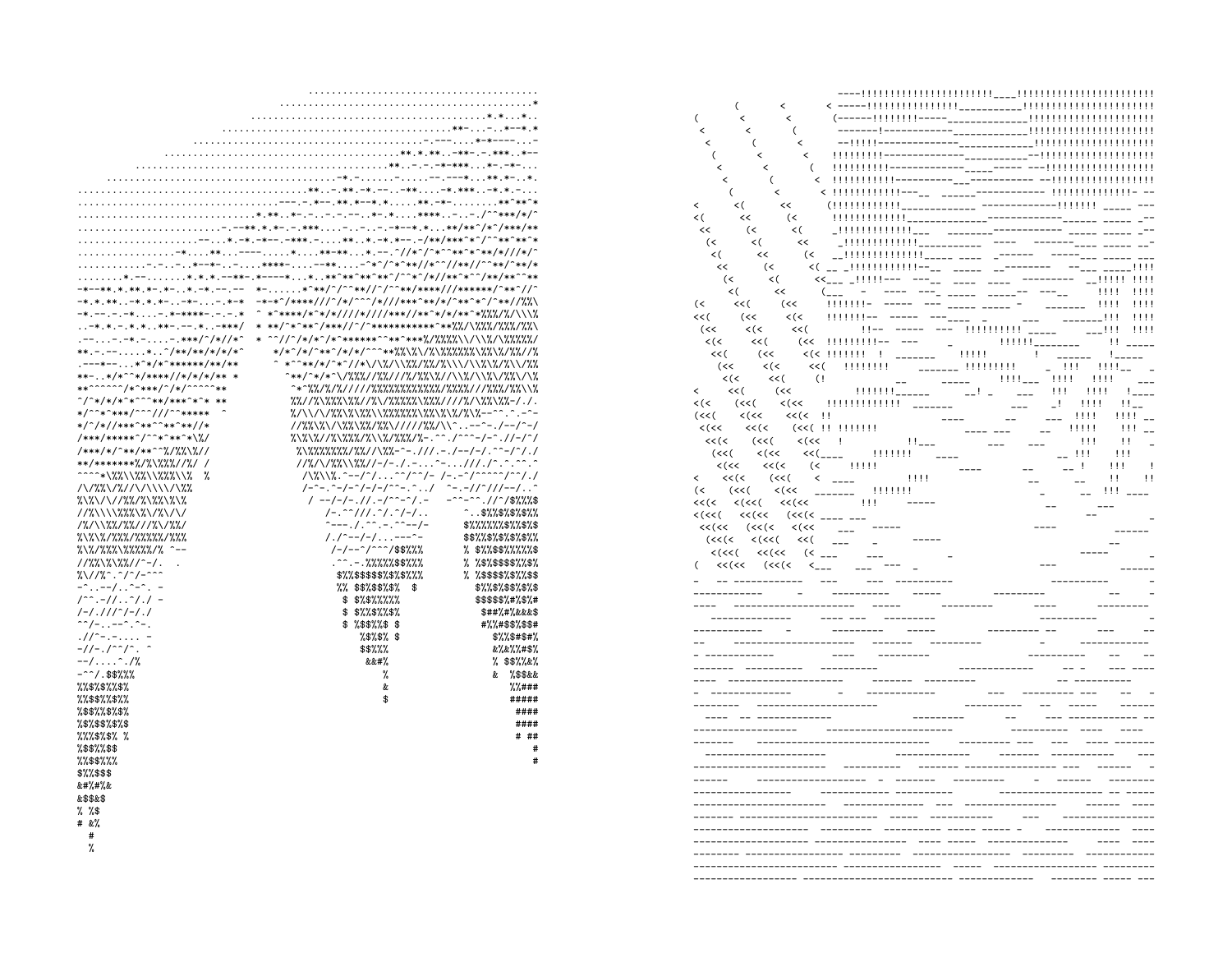$\hskip-1.5cm - - \text{ v} - \text{ v} - \text{ v} - \text{ v} - \text{ v} - \text{ v} - \text{ v} - \text{ v} - \text{ v} - \text{ v} - \text{ v} - \text{ v} - \text{ v} - \text{ v} - \text{ v} - \text{ v} - \text{ v} - \text{ v} - \text{ v} - \text{ v} - \text{ v} - \text{ v} - \text{ v} - \text{ v} - \text{ v} - \text{ v} - \text{ v} - \text{ v} - \text{ v} - \text{ v} - \text{ v} - \text{ v} - \text{ v} - \text{ v} - \text{ v} -$ - - V-V-V.VV^^^...^....^^----^^-\_^^....^^^.^^^.V...V..VV^....V.V-- 99 9 999  $\mathtt{VVV}^* \mathtt{V}^* \mathtt{V}^* \mathtt{V}^* \mathtt{V}^* \mathtt{V}^* \mathtt{V}^* \mathtt{V}^* \mathtt{V}^* \mathtt{V}^* \mathtt{V}^* \mathtt{V}^* \mathtt{V}^* \mathtt{V}^* \mathtt{V}^* \mathtt{V}^* \mathtt{V}^* \mathtt{V}^* \mathtt{V}^* \mathtt{V}^* \mathtt{V}^* \mathtt{V}^* \mathtt{V}^* \mathtt{V}^* \mathtt{V}^* \mathtt{V}^* \mathtt{V}^* \mathtt$  $-$ ...vv,..<sup>n</sup>--<sup>n</sup>-vv-vvvv-vvvvv\*\*v--v-'v-vv-vvv-v--<sup>n</sup>--<sup>n</sup>--<sup>n</sup>-------<sup>n</sup>-...----<sup>n</sup>-...vvv-v-v - - - $\mathbf{V} \mathbf{V} \mathbf{V} \mathbf{V} \mathbf{V} \mathbf{V} \mathbf{V} \mathbf{V} \mathbf{V} \mathbf{V} \mathbf{V} \mathbf{V} \mathbf{V} \mathbf{V} \mathbf{V} \mathbf{V} \mathbf{V} \mathbf{V} \mathbf{V} \mathbf{V} \mathbf{V} \mathbf{V} \mathbf{V} \mathbf{V} \mathbf{V} \mathbf{V} \mathbf{V} \mathbf{V} \mathbf{V} \mathbf{V} \mathbf{V} \mathbf{V} \mathbf{V} \mathbf{V} \mathbf{V} \mathbf{V} \mathbf{$ −−<sub>マ</sub>−−−△△△△△∗≠#\*\*##\*##\*\*#?????#?#?\*###\*\*\*\*\*\*##\*\*\*#△△△\*\*△\*△\*<sup>###</sup>\*△\*\*----。 **Δ----ΔΛ\*\*Λ\*\*\*#33#3393#33##/////#3#3#3#3##3#3##3##\*##\*\*###\*#\*##\*##\*\*##^ΛΛ\_\_\_\_\_\_\_\_** ##⅋##\*\*#\*\*#\*#?#?###\*\*\*-∆--。。---..... -\*^^\*\*\*######\$#^^^^^^^^^^^^^^^\*\*\*\*\*##\*\*\* \*^^\*^\*\*##\*##\$~~~~~~~~////'````\*\*\*\* 22222#2222#2##22222###\*^---^-^---^-\*^\*\*##\*\*#?##~~~~~~~////////// /#%#%#%#%%#---###%#\*\*\*^^-^-^^^~-^ AA#\*###\*\*##>>>>>>>>>>////// ==///????######-----????#??#\*Δ-Δ-Δ-Δ--ΔΔ-**A\*###\*#@###>>>>>>>** ====///////#@#--------@##\*#\*\*\*^--^-^\*^^ ###\*\*\*\*###  $#***##222#22$ ↓↓↓↓↓↓ == /////// --------- ' '-------\*\*\*\*\*\*\*#\*#Δ\*ΔΔΔΔA\*\*\*Δ  $***3337772$  $*#2##2$ %==``````>>>>>>>>>===//////---------<sup>-</sup>````````'=========---->>>>> #2#\*\*\*\*#\*#2## ##########  $-$ #####2222#2 \*\*---- 222##28#=== ======= '--------<sub>-----</sub>-/========= ' ' ' ' ' ' --- , , , , , , ,  $1111111$  ======  $\cdots \cdots \cdots \cdots$ --->>>>>>////////////\*\*\*\*\*\*```````````\*\*\*\*\* --------->>>>>>>>>>==///////\*\*\*\*\*\*\*\*\*--'''''''\*\*\* ======"''''''\*\*\*>>>>>>>>>------<sub>----</sub>-<sup>-</sup>''''''''''======<sub>---</sub>----------\*\*\*\*\* ====='''''''''''==>>>>>>>---------<sub>vv</sub>''''''''<mark>=========</mark><sub>vv</sub>--------\*  $\rightarrow$ \_\_\_\_'''''''''''========>----------<sub>voooooo</sub>o'========<sub>voooo</sub>  $5555$ ---<sub>-----</sub>\*\*\*\*\***=============**-----<sub>vvvvvvvvv=</sub>========<sub>vv</sub> ----->>>>> --<sub>vvvvvvvv</sub>===================<sub>vvvvvvv</sub>===== --------->>>>>> -...........**=========================**= ========....>>>>>>> ===============>>>>>>>> . . . <sub>. . . . . . .</sub> ==========\*\*\*==== //--------==========>>>>>>>>>

 $\ldots$   $\ldots$   $\ldots$   $\ldots$   $\ldots$   $\ldots$   $\ldots$   $\ldots$   $\ldots$   $\ldots$   $\ldots$   $\ldots$   $\ldots$   $\ldots$   $\ldots$   $\ldots$   $\ldots$   $\ldots$   $\ldots$   $\ldots$   $\ldots$   $\ldots$   $\ldots$   $\ldots$   $\ldots$   $\ldots$   $\ldots$   $\ldots$   $\ldots$   $\ldots$   $\ldots$   $\ldots$   $\ldots$   $\ldots$   $\ldots$   $\ldots$   $\ldots$  $\sum_{i=1}^{n}$  $'$ \\\\\\\\~~~,,,,,,,,  $\ldots \ldots \ldots \ldots \ldots$  $\mathcal{L}_{\text{SUSY}}$  $\langle \hat{u}_1 \rangle$ ,  $\cdots$  $\mathcal{L}_{\lambda}$  $\cdots$  $\frac{1}{2}$  (iii)  $\frac{1}{2}$  (iii)  $\frac{1}{2}$  $\cdots$  $- -$ ,,,,  $''\{\{\{\{\{\{\{\{\{\{\{\{\{\{\{\{\{1\}}}\}\}\}\}, \ldots, \ldots\},\} \}$  $\mathcal{N}\setminus\mathcal{N}\setminus\mathcal{N}\setminus\mathcal{N}$ \\\\\\\\~~~~~,,,,,,,,,,,,,,,,  $\frac{1}{2}$  $\frac{1}{1}$ \\\\\~~~~,,,,,  $\langle \cdot, \cdot, \cdot \rangle$  $\sim$ ,,,,  $\sum_{i=1}^{n}$  $\sqrt{2}$  $\sum_{i=1}^{n}$  $\sqrt{2}$  $\cdots$  $\cdots$  $\overline{\mathcal{C}_1}$  $\langle . , , , , , , , , , , \rangle$  $\sum_{i=1}^{n} \sum_{i=1}^{n} \binom{n}{i}$  $\left\langle \frac{1}{2} \frac{1}{2} \frac{1}{2} \frac{1}{2} \frac{1}{2} \frac{1}{2} \frac{1}{2} \frac{1}{2} \frac{1}{2} \frac{1}{2} \frac{1}{2} \frac{1}{2} \frac{1}{2} \frac{1}{2} \frac{1}{2} \frac{1}{2} \frac{1}{2} \frac{1}{2} \frac{1}{2} \frac{1}{2} \frac{1}{2} \frac{1}{2} \frac{1}{2} \frac{1}{2} \frac{1}{2} \frac{1}{2} \frac{1}{2} \frac{1}{2} \frac{1}{2} \frac{1}{2} \frac{1}{2$ , , , , , , , ,  $\overbrace{\cdots}^{(i)}$ ., . . . . . . . . . . . . . . . . . . . = = \\_ % \_\_\\_& \_\_ > \\_ -\\\%\_&#\_=\_\_\_ #~%-& -%#<-==%#<=%>>%=~~%#%>%< - =\_ = # ===\\~<%#~~~=%\_\\~<%~~=%<%\_#~>~%#%=%~=-#=%=%#==%#\_=%<-#\_=<===%<%<%#>=%-=%=%=%=% =%−#=%−<#%=%<sub>~</sub>%<%=%−=<sub>~</sub>>>%=>=#>%==#%=%<%=#<%=%#−−==>−%−=>==%-%#=-%=<sub>%</sub><<sub>>~</sub><%<==%===# = `=#=<=%#=−%<%<`#=−`>#==<sub>∽</sub><#>%−`#`===`<sub>~</sub>===<`#<sub>~</sub>=%#><%<%#`~`=`#%>`==>%=<sub>~</sub>~`=#=`-%=# .<br>. - . # . ==^#= . ^< . ==> . = . # . = .>># . - . -#> . ==^ . #==-=#- . =#^ . ^ . -<>. = . ^#<, \_ =->#^ . ^ -# ー<#="="#"=" <sub>v</sub>">"#"="<J=" J">=="-" J>-"="-#>">"#"-"-<="-"#"=">"#"="<'<'>>=" J#J"="=# ーー#<' '#=<。 '<-='<'=#>>==>#。'--。'。'<'<=<'<<#'-'#'-'<<#'>=<'#'='>'#>。'-'。#<'='=# '='#==<>#='='='-#<>='#'='='\_=='-#<=-<<=#\_-'=#='=#<=<'>#-'<\_=#='-=\_#-'<'-'<'='='> -=# '==#'>'-'<'#>>-=#>'>'<#。'-=#'='='=#<'='<=->#<=-。'#'>。='#>>' '='>'=。=><><'=# .<br>'='#'J'>-J'<' =J#='-'#==<><'==#==='==#-='=#-='=#-='='='=<='<'-#='-J=#=<J'-'='='=-> ー='-'<>#'-'>'<'#'='<#='-=<#<=='==−=>' # '。>#'==='、'='>->'>'#' >-'#'<'='>#-'-'>' .<br>'='=' ' #<=='..'=#-'='#'='='#'='=<'<'='><>'>#==-'='='==>===#<'><#---'='#'..'-<> ・・ > 『一 # '<'-' 「#'='=#= '=。。>。' 、'=' 「>' 、<<'=。#'>=='=' 。‐# ' 。'='-'='='='-<> 「#>'=' 、' .<br>' '='- ' =-'=' - ' >#<><<'#'== #=' '<'>'='-# '\_= '>'==-'==-#<'\_'<'-\_\_<<'# >'==  $\| \cdot \| \cdot \| \cdot \| \cdot \|_{\infty} < \varepsilon^{1/2} = - \varepsilon^{1/2} + \varepsilon^{1/2} + \varepsilon^{1/2} + \varepsilon^{1/2} > 0 \ \forall k , \varepsilon_k \in \mathcal{N} \setminus \{0,1\} \ \forall k > 1, \ \forall k > 1, \ \forall k > 1, \ \forall k > 1, \ \forall k > 1, \ \forall k > 1, \ \forall k > 1, \ \forall k > 1, \ \forall k > 1, \ \forall k > 1, \ \forall k > 1, \ \forall k > 1, \ \forall k > 1, \ \forall k > 1, \ \forall k > 1$  $\mathcal{L}(\mathcal{L}(\mathcal{L}(\mathcal{L}(\mathcal{L}(\mathcal{L}(\mathcal{L}(\mathcal{L}(\mathcal{L}(\mathcal{L}(\mathcal{L}(\mathcal{L}(\mathcal{L}(\mathcal{L}(\mathcal{L}(\mathcal{L}(\mathcal{L}(\mathcal{L}(\mathcal{L}(\mathcal{L}(\mathcal{L}(\mathcal{L}(\mathcal{L}(\mathcal{L}(\mathcal{L}(\mathcal{L}(\mathcal{L}(\mathcal{L}(\mathcal{L}(\mathcal{L}(\mathcal{L}(\mathcal{L}(\mathcal{L}(\mathcal{L}(\mathcal{L}(\mathcal{L}(\mathcal{$ in the content of the content of the second of content of the content of the content of the content of the content of the content of the content of the content of the content of the content of the content of the content o  $\mathcal{A}^{\mathcal{A}}$  , and the set of the set of the set of the set of the set of the set of the set of the set of the set of the set of the set of the set of the set of the set of the set of the set of the set of the set of t  $\mathcal{L}^{\mathcal{L}}$  and  $\mathcal{L}^{\mathcal{L}}$  and  $\mathcal{L}^{\mathcal{L}}$  and  $\mathcal{L}^{\mathcal{L}}$  and  $\mathcal{L}^{\mathcal{L}}$  and  $\mathcal{L}^{\mathcal{L}}$  and  $\mathcal{L}^{\mathcal{L}}$  and  $\mathcal{L}^{\mathcal{L}}$  and  $\mathcal{L}^{\mathcal{L}}$  and  $\mathcal{L}^{\mathcal{L}}$  and  $\mathcal{L}^{\mathcal{L}}$  and

アントライト マニュ ニュー・ブラン  $\label{eq:2.1} \left\langle \mathbf{r}^{(1)}_{\mathbf{r}}\cdot\mathbf{r}^{(2)}_{\mathbf{r}}\cdot\mathbf{r}^{(3)}_{\mathbf{r}}\right\rangle =\left\langle \mathbf{r}^{(1)}_{\mathbf{r}}\cdot\mathbf{r}^{(3)}_{\mathbf{r}}\cdot\mathbf{r}^{(4)}_{\mathbf{r}}\cdot\mathbf{r}^{(5)}_{\mathbf{r}}\cdot\mathbf{r}^{(6)}_{\mathbf{r}}\cdot\mathbf{r}^{(5)}_{\mathbf{r}}\cdot\mathbf{r}^{(6)}_{\mathbf{r}}\cdot\mathbf{r}^{(7)}$  $\mathcal{L}(\mathcal{L}(\mathcal{L}(\mathcal{L}(\mathcal{L}(\mathcal{L}(\mathcal{L}(\mathcal{L}(\mathcal{L}(\mathcal{L}(\mathcal{L}(\mathcal{L}(\mathcal{L}(\mathcal{L}(\mathcal{L}(\mathcal{L}(\mathcal{L}(\mathcal{L}(\mathcal{L}(\mathcal{L}(\mathcal{L}(\mathcal{L}(\mathcal{L}(\mathcal{L}(\mathcal{L}(\mathcal{L}(\mathcal{L}(\mathcal{L}(\mathcal{L}(\mathcal{L}(\mathcal{L}(\mathcal{L}(\mathcal{L}(\mathcal{L}(\mathcal{L}(\mathcal{L}(\mathcal{$ the contract of the contract of the  $\mathcal{L}(\mathcal{A})$  and  $\mathcal{L}(\mathcal{A})$  . where  $\alpha$  is the contract of  $\alpha$  ,  $\alpha$  , and  $\alpha$  , and  $\alpha$  , and  $\alpha$  $\label{eq:2.1} \mathcal{L}_{\mathcal{A}}(\mathcal{A}) = \mathcal{L}_{\mathcal{A}}(\mathcal{A}) = \mathcal{L}_{\mathcal{A}}(\mathcal{A}) = \mathcal{L}_{\mathcal{A}}(\mathcal{A}) = \mathcal{L}_{\mathcal{A}}(\mathcal{A}) = \mathcal{L}_{\mathcal{A}}(\mathcal{A})$  $\mathcal{L}_{\mathcal{A}}$  and  $\mathcal{L}_{\mathcal{A}}$  and  $\mathcal{L}_{\mathcal{A}}$  and  $\mathcal{L}_{\mathcal{A}}$ and a series of the series of the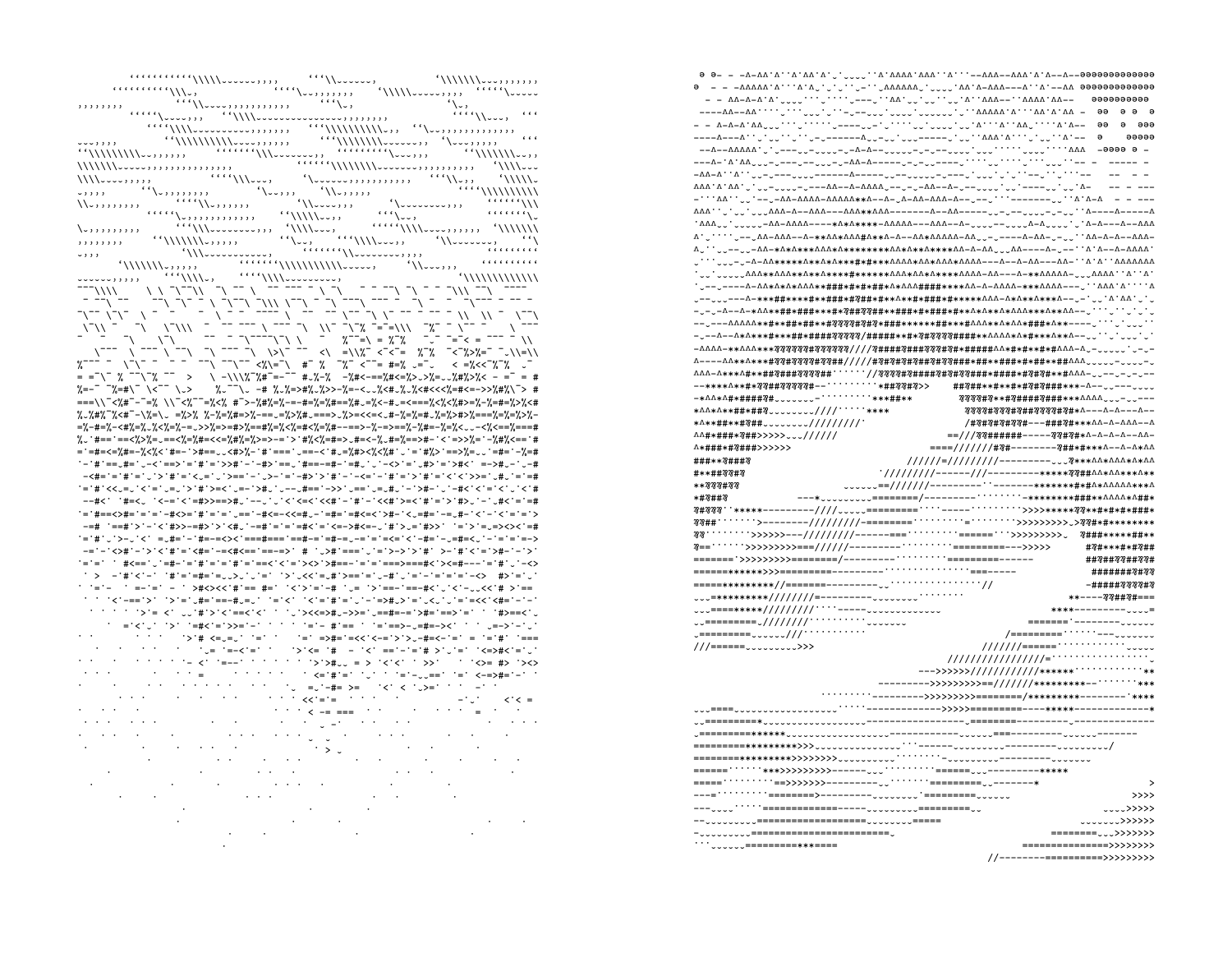$=$   $=$   $=$  $= \frac{9}{2}-\frac{9}{2}$ %  $\gamma =$  $\frac{9}{2}$   $\frac{9}{2}$   $\frac{9}{2}$   $\frac{9}{2}$   $\frac{9}{2}$   $\frac{9}{2}$   $\frac{9}{2}$   $\frac{9}{2}$   $\frac{9}{2}$   $\frac{9}{2}$   $\frac{9}{2}$   $\frac{9}{2}$   $\frac{9}{2}$   $\frac{9}{2}$   $\frac{9}{2}$   $\frac{9}{2}$   $\frac{9}{2}$   $\frac{9}{2}$   $\frac{9}{2}$   $\frac{9}{2}$   $\frac{9}{2}$   $\frac{9}{2}$   $\frac{9}{6} - \frac{1}{2} =$  $==-=%$  $=$   $\frac{2}{3}$   $\frac{2}{3}$   $\frac{2}{3}$   $\frac{2}{3}$   $\frac{2}{3}$   $\frac{2}{3}$   $\frac{2}{3}$   $\frac{2}{3}$   $\frac{2}{3}$   $\frac{2}{3}$   $\frac{2}{3}$   $\frac{2}{3}$   $\frac{2}{3}$   $\frac{2}{3}$   $\frac{2}{3}$   $\frac{2}{3}$   $\frac{2}{3}$   $\frac{2}{3}$   $\frac{2}{3}$   $\frac{2}{3}$   $\frac{2}{3}$   $\frac{2}{3$  $+$ % - =+-% + %  $- + =\frac{9}{6} + \frac{9}{6} - - + \frac{9}{6}$  $\frac{9}{6}$  %+=%-+ %=-%=  $\frac{9}{6} = - =$  $++=$ %  $+=$  $=$   $+$   $+$   $=$   $=$   $+$   $=$  $=$  $\frac{9}{2}$   $\frac{9}{2} = -\frac{9}{2} = 7$  = +  $\frac{2}{3}$   $\frac{2}{3}$   $\frac{2}{3}$  + # + = = +  $\# - \# \% +$  $=$  $=$  $=$  $=\frac{9}{6}$  = =  $# -$ %=%  $=$ #  $\frac{9}{6}$  ==  $\frac{9}{6} = \frac{9}{6}$  %  $-+#=$ #  $\#$ %#+  $=$   $#$  $++=#$  $=$ # ##++=#%  $\frac{9}{4}\frac{4}{4}\frac{9}{8}$  = #  $\% = \frac{6}{2} \# \# \# \qquad \# = = \frac{6}{2} \# \%$  $-\frac{9}{6}$ ++ $\frac{9}{6}$ # +#+ $\frac{9}{6}$ = +  $+$  #  $=$  + - - $%##$  $+ \#$ % ===### ##%=%=  $+$ %###=#+  $=-\frac{9}{6}\frac{1}{6}\frac{2}{6}\frac{1}{6}\frac{1}{6}\frac{1}{6}\frac{1}{6}\frac{1}{6}\frac{1}{6}\frac{1}{6}\frac{1}{6}\frac{1}{6}\frac{1}{6}\frac{1}{6}\frac{1}{6}\frac{1}{6}\frac{1}{6}\frac{1}{6}\frac{1}{6}\frac{1}{6}\frac{1}{6}\frac{1}{6}\frac{1}{6}\frac{1}{6}\frac{1}{6}\frac{1}{6}\frac{1}{6}\frac{1}{6}\frac{1}{6}\frac{1}{6}\frac{1}{6}\frac{1}{6}\frac{1}{6}\frac{1}{6}\frac{1}{6}\frac{1}{6}\frac{$ ###=##-=%###+=#  $\#$  + $\#$ = $\#$  $\#$  $\#$ = $\#$  $\#$ =-==  $=-##=-#=-$  -###  $#= ## - %##$  $+$ %  $- -\frac{9}{4}$ ######+ #==#+#  $# = # # # # +$  $#=#$ %  $= + + #+$ %  $\overline{a}$  $+$ # ##=####

 $# == #$ 

 $\# = \# + = \#$  #  $\# - +\frac{9}{2}$ 

 $=\% = \% = \% =$  $\gamma$  $=$ %  $-$ %  $=$  =  $-\frac{9}{2}-$  = ==  $\overline{a}$  $=$  $=- =$  %=  $\frac{9}{2} =$  $=$  $= \gamma$  $=$   $=$   $=$   $\frac{9}{2}$   $=$  $=-\%=-\%=\%-\%$   $\%$ - ===--==%===-=  $=\%=-\%-\%$  - - = =  $\%$  = =  $\%$  $\equiv$  $=-=++==$  $=\frac{9}{6}$  ++=== =  $+ = = + = = =$  $=$   $=$  $=\% -$  %==+=++ -=  $\frac{1}{2}\frac{1}{2}\frac{1}{2}\frac{1}{2} = - + + - = \frac{1}{2}\frac{1}{2}- + +$  $\gamma =$  =  $-- -\%$  + = = = =  $-\%$  $=$ %  $=\frac{9}{2}\% = -\frac{9}{2} = -$  ==  $+ + + +$ %%+ %==%- $=$ %+  $=-=-=+ + ++% =$  $=-\frac{9}{6}-\frac{1}{6}$  $==$   $\frac{9}{2}$   $==$   $=$   $=$  $\frac{9}{6}-=-+$  $=$  $-\frac{\nu}{4}$  - =  $-\frac{\nu}{4}$   $\frac{\nu}{4}$  $\ddot{+}$  $\gamma$  $++=-\frac{9}{2}- \equiv$  $++$ ##%#%==#%+#% -%-+==%- $\frac{9}{6}$  =  $\frac{9}{6}$  # -=+==  $=$  =  $\frac{9}{2}$   $\frac{9}{2}$  = + =#=#=%==%-=-%=+−=# % =%−%#=+=#  $= + - - - =$  $\frac{9}{2}\frac{9}{2}\frac{9}{2}$  ====  $---$ #  $=$  +%=#=-== =  $=-=+$  #=+  $\frac{9}{4}$  $+$ %#+  $=$  =  $\frac{4}{5}$  / - = + = =  $\frac{9}{5}$  =  $\frac{9}{5}$  $-\%$  % +#=+%-%  $==-=+$  $+$  -  $=$   $\#$ % +  $=$   $=$   $+$   $=$   $\#$  $\%$  %%%==#-===  $+4=-+$  =  $=-4=$  $=$ ##- %-+=##=  $\#$ %#+#-=-%##=  $=$ # #=%%-= %  $= + + = +$  $-+-\%$ #  $--- == == ?$  $\overline{a}$  $-+$  $\frac{9}{2}$   $\frac{9}{2}$   $\frac{4}{2}$  = # ##==---#--=+ # +=% %= - $++$  $=$   $-$ ##=#%=%-%# =# =#+- $#+$  $+=-=+-#-$ ===+-=####+=- --==#- $-$ %#+  $=-\frac{9}{2}$ =##+== +-- #  $\# + \frac{9}{6} - \# = \frac{9}{6} + \ #$ %  $=$ #+ +#%%=# ##%+-= # =-%  $+ = \% = #%$  $=$  $\frac{9}{6}$ =#-==-- $\frac{9}{6}$ =+ =#=- $\equiv$   $\equiv$  $\frac{9}{4}$  # + %  $#$ % #  $# ==$  $\frac{9}{6}$  + =  $\frac{9}{6}$  = + # = =  $+=$  % -- $#+$  $= 44 + 4 = 4$  $=$  #- ###% %-=### ###%#=-++== %= ##  $\#$ %%#+  $-\%$ ##+=##%+##%+- %=####++=%#=  $=$  #  $+$   $=$   $=$ ##=##+ #=##=++ +###=% =##+%=##%=  $= + +$ %#-#=  $\#$ +-##%## ### -#%+##+## = -#-=###  $+ = + - # ==$  $\# - \# + +\%$  #  $++ == = +\#$ %-=##-# -= - $=$   $-\%$   $=$   $=$ ## =- -+#=-=%#%=#+=+  $+#$  $- = # - \% +$  $\#$ #=#-=+-#-= +#+ %#  $\frac{9}{6}$  $+##$   $-+--++$   $=#$  $= +$  $=$ # ## ##-%==  $##$ %  $#=$ ##=##  $\frac{9}{6} + \frac{4}{6} = \frac{4}{6}$  $\frac{2}{3}$  ##%###=##  $= # +=$  $\#$ +#=%#=# =- $\# \# - \frac{9}{4} + \frac{9}{4}$  $#=#$  ##=###%%- =%+  $=$ # $=$  $#$  $-+$  $-$ # $##$  $# =$  $\texttt{#}$  $+$ ####=#- # %##= #%## #- $\#$ #=- %# # # #%##+  $--\frac{9}{6}$ ##+==#%==  $#$ %##  $-$ ###%# %#  $# = -= ## + + # +$  $#$  $- = # -- #+$  $##$ =##%%=+##=+#--=  $=$  #  $=$   $\frac{9}{4}$  #  $=$   $=$  # # # ## -##%##-##-%#

%  $\# = = = \# \frac{9}{6} \#$ #%  $+-#+#$  $+#$  $=$  $\#$  $=$  $\#$  $\#$  $\%$  #+#%% #### # ##=#%##=  $+$  $#=# -\frac{9}{6}$ =+

 $\sim$  $\sim$   $\sim$   $\sim$ الحوار فوارد فوقوق فالحارب المار  $\sim$   $\sim$ the control of the control of the a componente a constituída de la constitución de la constitución de la constitución de la constitución de la c and the contract of the contract of the contract of the contract of the contract of the contract of the contract of the contract of the contract of the contract of the contract of the contract of the contract of the contra a de el escritor da la asemplación da las características en la especial  $\sim$ and the state of the state of the state of the company state of the state of the state of the state of the state of the state of the state of the state of the state of the state of the state of the state of the state of th and the company of the second contract the component of the company of the company of the company of the company of the company of the company of the company of the company of the company of the company of the company of t التفقه فقعان التابقة فالفعال فبالرافع والقائد فتناقل والراجا الجفار والجاري فالقابل فالوارقة فقفة  $-$  ...,  $)/$ ,  $-$ <u> 1986 - المحمد المحمد المحمد المحمد المحمد المحمد المحمد المحمد المحمد المحمد المحمد المحمد المحمد ا</u> ووالي البيور والتوبوليون المروودين التوبر بيور والرابي والمتاريخ والتولي فالتولي وكأخرأ وأوليناه  $\frac{1}{2} \int_{0}^{\infty} \frac{1}{2} \left( \frac{1}{2} \left( \frac{1}{2} \left( \frac{1}{2} \right) \left( \frac{1}{2} \right) \left( \frac{1}{2} \right) - \frac{1}{2} \left( \frac{1}{2} \right) \left( \frac{1}{2} \right) \right) + \frac{1}{2} \left( \frac{1}{2} \left( \frac{1}{2} \right) \left( \frac{1}{2} \right) - \frac{1}{2} \left( \frac{1}{2} \right) \left( \frac{1}{2} \right) \left( \frac{1}{2} \right) \right) + \frac{1}{$  $\frac{1}{2}$   $\frac{1}{2}$   $\frac{1}{2}$   $\frac{1}{2}$   $\frac{1}{2}$   $\frac{1}{2}$   $\frac{1}{2}$   $\frac{1}{2}$   $\frac{1}{2}$   $\frac{1}{2}$   $\frac{1}{2}$   $\frac{1}{2}$   $\frac{1}{2}$   $\frac{1}{2}$   $\frac{1}{2}$   $\frac{1}{2}$   $\frac{1}{2}$   $\frac{1}{2}$   $\frac{1}{2}$   $\frac{1}{2}$   $\frac{1}{2}$   $\frac{1}{2}$   $\gamma_*,\mathcal{K}[\mathcal{K},\mathcal{K},\mathcal{K},\mathcal{K}]\mathcal{K},\mathcal{K},\mathcal{K},\mathcal{K},\mathcal{K}]\cup\{0,\mathcal{K},\mathcal{K}[\mathcal{K},\mathcal{K}]\cup\{\mathcal{K},\mathcal{K}[\mathcal{K},\mathcal{K}]\}\cup\mathcal{K}[\mathcal{K},\mathcal{K}]\cup\{\mathcal{K},\mathcal{K},\mathcal{K},\mathcal{K},\mathcal{K},\mathcal{K},\mathcal{K},\mathcal{K},\mathcal{K},\mathcal{K},\mathcal{K},\mathcal{K},\mathcal{$  $\frac{1}{2}$   $\frac{1}{2}$   $\frac{1}{2}$   $\frac{1}{2}$   $\frac{1}{2}$   $\frac{1}{2}$   $\frac{1}{2}$   $\frac{1}{2}$   $\frac{1}{2}$   $\frac{1}{2}$   $\frac{1}{2}$   $\frac{1}{2}$   $\frac{1}{2}$   $\frac{1}{2}$   $\frac{1}{2}$   $\frac{1}{2}$   $\frac{1}{2}$   $\frac{1}{2}$   $\frac{1}{2}$   $\frac{1}{2}$   $\frac{1}{2}$   $\frac{1}{2}$   $\gamma_{k}^{*}(1,1),\ldots,(1,1),\ldots,(1,1),\ldots,(1,1),\ldots,(1,1),\ldots,(1,1),\ldots,(1,1),\ldots,(1,1),\ldots,(1,1),\ldots,(1,1),\ldots,(1,1),\ldots,(1,1),\ldots,(1,1),\ldots,(1,1),\ldots,(1,1),\ldots,(1,1),\ldots,(1,1),\ldots,(1,1),\ldots,(1,1),\ldots,(1,1),\ldots,(1,1),\ldots,(1,1),\ldots,(1,1),\ldots,(1,1),\ldots,(1,1),\ldots,(1,1),\ldots,(1,1),$  $\gamma_{s}^{\prime}$ :  $\gamma_{s}$ , ;  $(\frac{1}{2},\frac{1}{2},\frac{1}{2},\frac{1}{2},\frac{1}{2},\frac{1}{2},\frac{1}{2},\frac{1}{2},\frac{1}{2},\frac{1}{2},\frac{1}{2},\frac{1}{2},\frac{1}{2},\frac{1}{2},\frac{1}{2},\frac{1}{2},\frac{1}{2},\frac{1}{2},\frac{1}{2},\frac{1}{2},\frac{1}{2},\frac{1}{2},\frac{1}{2},\frac{1}{2},\frac{1}{2},\frac{1}{2},\frac{1}{2},\frac{1}{2},$  $\gamma^*$ :/%/%;(1%1%/ $\gamma^*$ !./,..%,, $\gamma$ |,,)(..))[):;,,;.)!)[!|[%[.%,%::,%%;|%[%::,);!%)%%%  $\gamma^* \colon \mathcal{U}/\mathcal{U}^* \ ; \mathcal{U}/\mathcal{U}, \gamma_* \mid \mathcal{U}, \ldots \mathcal{U}, \mathcal{U}, \mathcal{U}, \mathcal{U}, \mathcal{U}, \mathcal{U}, \mathcal{U}, \mathcal{U}, \mathcal{U}, \mathcal{U}, \mathcal{U}, \mathcal{U}, \mathcal{U}, \mathcal{U}, \mathcal{U}, \mathcal{U}, \mathcal{U}, \mathcal{U}, \mathcal{U}, \mathcal{U}, \mathcal{U}, \mathcal{U}, \mathcal{U}, \mathcal{U}, \mathcal{U}, \mathcal{U}, \mathcal{U}, \mathcal{U}, \mathcal{$  $\gamma''_k/2/\gamma_1'(\gamma_1/\gamma'_k|\gamma_2/\gamma_3|\gamma_3,\gamma_4|\gamma_4,\gamma_5)$  $\hat{N}$ ,  $\hat{N}$  $\hat{N}$  $\hat{N}$  $\hat{N}$  $\hat{N}$  $\hat{N}$  $\hat{N}$  $\hat{N}$ ,  $\hat{N}$ ,  $\hat{N}$ ,  $\hat{N}$ ,  $\hat{N}$ ,  $\hat{N}$ ,  $\hat{N}$ ,  $\hat{N}$ ,  $\hat{N}$ ,  $\hat{N}$ ,  $\hat{N}$ ,  $\hat{N}$ ,  $\hat{N}$ ,  $\hat{N}$ ,  $\hat{N}$ ,  $\hat{N}$ ,  $\hat{N}$ ,  $\hat{N}$ , )(. \\_/(,,/,|/%//%; `,,!,%,,,,, `,,//||,[,)(,|(/,,|[,|,,|[,,%;,%'%[!,[.;%,%,[%)%[;  $\ldots$   $(\sqrt{2}-1/\sqrt{2}-1/\sqrt{2}-1$  .  $\sqrt{2}-1/\sqrt{2}-1/2$  .  $\sqrt{2}-1/2$  .  $\sqrt{2}(\sqrt{2}-1/\sqrt{2}-1/\sqrt{2}-1)/2$  .  $\sqrt{2}(\sqrt{2}-1/\sqrt{2}-1/\sqrt{2}-1)/2$  .  $\sqrt{2}(\sqrt{2}-1/\sqrt{2}-1/\sqrt{2}-1)/2$  .  $\sqrt{2}(\sqrt{2}-1/\sqrt{2}-1/\sqrt{2}-1)/2$  .  $\sqrt{2}(\sqrt{2}-1/\sqrt{2}-1/\sqrt{2}-1)/2$  .  $\sqrt{2}(\sqrt{2$ ^. =^^(\_-^\\\_^\)/\_ ()^,\_%\|../|^.|/|/.,^).,^(/,/|[..|,|[.,%;,%^%[!.(^%%,!:[%,%,/  $\langle 1, (1,1,1) \rangle$  (  $\langle 1, (1,1,1) \rangle$  = = ( ^^)-^/.^.( //)==;,,/(,/||[./|,|[|,;||%/%[!.(^%%,!(%%,%,/) )..== ^-^\_=\_/ /./=-/=\_\_/^= -\_/.=/)\_^(. (-^/)(.\_|[^/^^|[|%^;|%/:!(|(^%%.!.%%,// - \_ \_ \_ \_ \_ \_ \_ \_ \_ \_ \_ \_ \_ \_ \_\^^--^\_\_)-^) )\_/\( \\_/\ \_/-\ - \-(\\_^.//|:=.,.,.%%,.^/ . .\_\_ \_..\_- .\_\_ \_-\_-\_- \_\_ -^-.\_.)^\_-^ ).(.) \=\\(^-\_\_=\_)^=-^(=\_\_\_ .\_-.)^)( voluntario volvi luna la prodoccia volvi volvi la contra DCMX-100, VVIII \_ -\_-\_\_ \_ .\_\_- ----\_.- \_- \_ .-. -\_....-\_ -\_-\_.. .--\_. ... - -.\_^\_\_-/-.--\_=\ maa minimaa markaalaanna kolonia oli on on minimaa koostalaan ka laheen kuning متمعتها الموجه كالمواط كالمحتل المتملك معيانهم ومارا المعاد والمتمعات المعتهر والتمعمون مادا وومع م المعروف المعروف المعروف المعروف المعروف التي المعروف المعروف المعروف المعروف المعروف المعروف المعروف a stranda a la anciente del monte de la casa a la medida a la medida del populación בקונים המקורים את המשליחה היא נוגבתם הבין המשליחה הקונים לאורח. .<br>In a straightforward of the completion of all a straight and a literature of the complete and a a da manusia no che se a codo non montre la critera di c معان ومعاون المعادل العماري الأولى والأعروب العروبي مالعرب الأولى من المورد التي تم المعمول والمعمولية الم المراجل المتوقفي لين <u>المتوقف ومر</u>د من فقوفي في قال من فيول الوقت في مردون فيمكن الموقف الوقت ووووون المواضح والورون المعمار الرازا المواريخ المعاريم والمعاريب والمعتوي ومواضع الموارد والمعمار والرازان والوروس المنافس المناسب المتعدد المستدرات المناسب المتعدم والمنافس المناسب المتعدد المناسب المناسب المناسب ی به خوشبند اینتند بنی خورزی است. است استان معاشر پردهوس خاربی می ارمنی بر بر اینتر the sales and sales in the control of the second states with the three productions are con-متحقققين والروازي والمتحقق فرفاي ورفاته ورفع ومعروف وكالمتحققة وفرزه ومراجع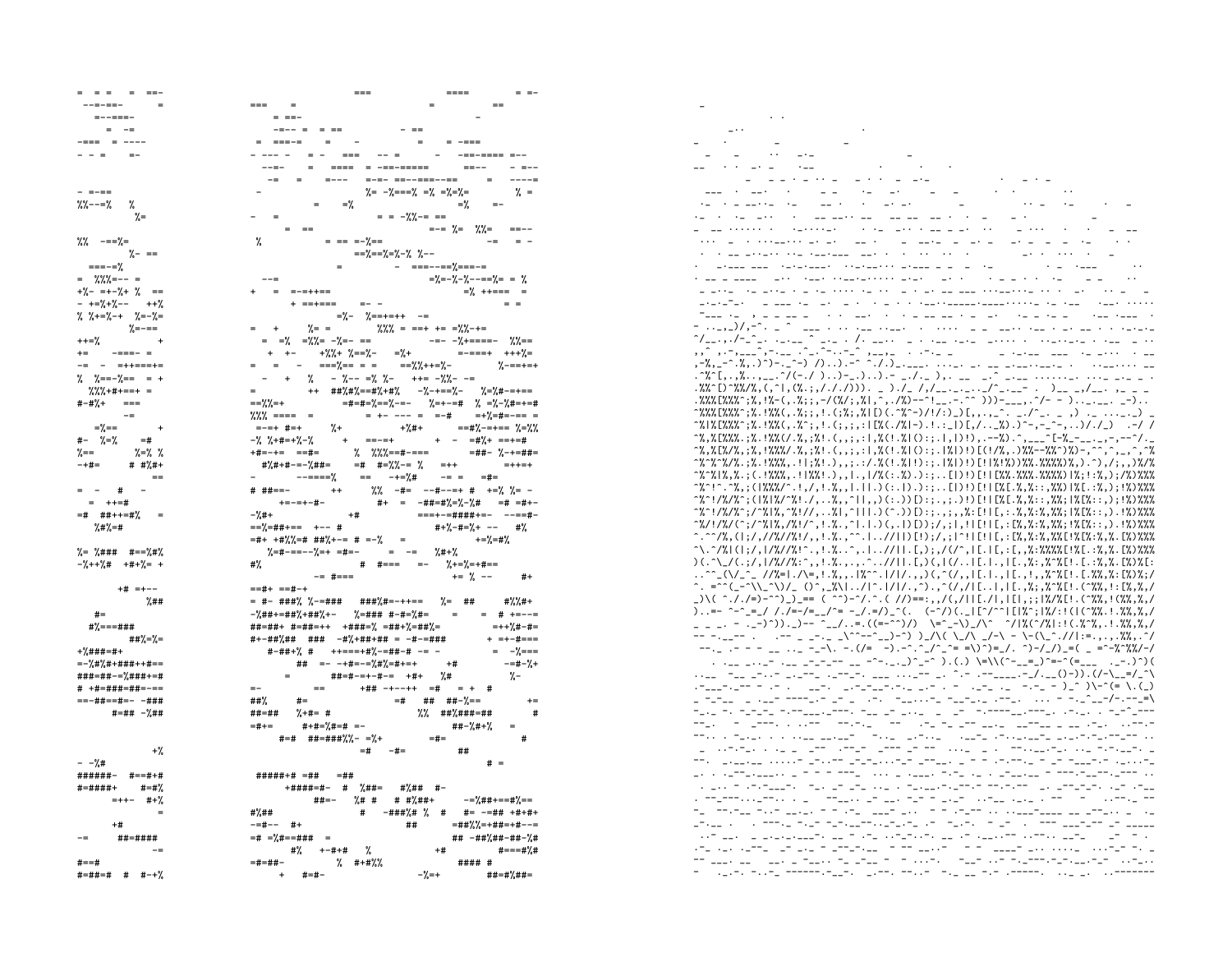'<'\_3%'\*'\*'\*'%\*>##'%')'#~<'<'3'%<-%\*'(')>))#'\_'#'>\*3#('>'3'>'%'3(#'%'3'-'%'<'%'#'> <.>%)#%.(.>.\*\*#^#.<.&\*&%\*#.^\*&^!#&^(.&&(.).<.%&<#).>.&.).%&&@(.\.\*.).&^^^; . ( . % ( > ( % . % . > ) ^# ( . % . 3 & ) ^ \* , \* ( > ) . \* . > . ) ) 32 & + . & . ( 3 (  $\%$  + . \* .  $\%$  . 32) #  $\%$  . 3 . < . \* . ^ . > . 3 \* ) . > . > . 3 ( `#`%\*%<`&`##&) \_ ^%`%)%#\*`\_`)%%%\*`<`\_>%&>`%`\*<<&)`\*`)`<\*\*%&`&`Q``^&`><%`%`\*`&`\_` .#'%'%%(#>'('%~)3)'>%\*\*<<)'(\*\*(%')'(<#~\*`#'()\*<3'<'%'3%)~%'3'('3'%)\*~%'<'%'3'('3  $<\!\!\backslash\!\!/\,(>.\,>',\mathbb{V}\times\!\!>*\,.\,\mathbb{V}\times\!\!>^3\!\!+\,3\,.\,(\;.\;'\;) \mathop{33}\!\!/\,\mathbb{V}\times\!\!/\,3\,.\,\mathbb{V}\times\!\!-\,3\,.\,(\;.\;')<.\,>\,<\!\!\cdot\!\!>\,3\,\cdot\,)\times\!\!>\,3\,\cdot\,.\,\mathbb{V}\times\!\!>\,(\;.\;'\;.\;*\;.\;3\,\mathbb{V}\times\!\!>\,4\,\mathbb{V}\times\!\!>\,4\,\mathbb{V}\times\!\!>\,4\,\mathbb{V}\times\!\!$ %>%(%'>%>~%#('%%%%~')%%\*>'#)>\*>'>><%)>('%>(%~'%'~<~~~%'%'<'<\*%<<'%'%'')'#~%%<'%' ') ????<')>>>??',>'>#\*>#'???##)'(\*#(',')>)',??'',<#\*>'>\*',-###'#'(',\*>',\*?')' \*'(',>??')('('?'< ,%'%???%'~\*%##')%~?>'<?????#'~#<>?}'>?%??)'#~%(\*'?#%?{?{'%>\*?\*%%'#'?'%#<?}())'>'?}'<'\*' 373.>%#) \_ .3%3) # .\*%3) \_ .)%(\*%\*<3# .%#~>> .3>)%3. ) \*%%) .%.>3%\*) ~> .%.#3~3) \*3. ( .>. ^ .3. < .3 #%?`?%<()`#\*(>?`)#~?\*())\*`?(%\*\*<??\*\*`?>>>?`>\*)#?`#\*#)>?#`?`##~>~>#`?`\*`~`#(%~(~ ???\*?`<\_(%>`?~~\*`>)##>?<\*\_)\*?\*`%<<`<)()%`#%)\*)`>(#?\*??`\_%<\_>?(`(`)'%`>\_#\_#<?\_<`<  $\langle 0,1,2 \rangle$  +  $\langle 3,4,4,4,4,5 \rangle$  (  $\langle 3,0 \rangle$  )  $\langle 3,4,4,5 \rangle$  (  $\langle 3,4,4,4 \rangle$  (  $\langle 4,4,4,4 \rangle$  ) (  $\langle 5,1,1,2 \rangle$  (  $\langle 3,1,1,2 \rangle$  )  $\langle 4,1,2 \rangle$ #. `?(>%<`\*(\_<<#)\*%#>\*<(??.)-%%<>%?%?%?\_%((('???)(`)`##?<\_\*>`>`(%\*%>\*\_%?'%')`\*`# ~<3.3)#33.>%%(3\*<~3<(%#)(.)<#%)>#(3%\*(<33.#~<%%.\*%3%<~%.%3%<<%)<3.~3.%).3</> %(%\*)\*`~%%~#%#~<%%(~>\*`(~><))%%<)%>%%%%%%>'%>(<>~%`#%)>##<#(`<`)`%<%)~%%%<%#(% ( '%>???)>\_(><> '>(>%)\*<%%\_))><%(%'#??>%??%}??????????\*\*??(>)'\*'\*~??)\_?%~\*>\_\*<'#'\*'<' >%<<%#\*`>(@%@@@\\*%(`%#@%~@@@\*>%%(>#%\*<~>>(%\*>%>%@`%#%%@#)<>@%`#`%`)`\*`((~@~><<\*> <?\*\*\;`\#\\(>?#))?(#\\*`\;\<\_#?<??<>>(>\*<<)\;\((??>#\??\*(##(\*`#`(\*\\*\*?\(\'?>?\*\+\\\*~?>? ?}) \*)('%(<%\*?%'<>\*(~~~#\*??<\*?<->)????\*%'~\*\*%\*\*)'\*(%#((#\*\*~%)(\*<~>\*>'?'#'%'<'~' )\*>??\_>`%", )>???%((\*(\_>\_????#??\_\*)<\_#%\*\*))\_)\_`)%\_?%<>?(>\*<%'>'#')'\*'\*'%')'?'>'?'%'% >`<)%%)?\*\*?%?%???% #%#~%%#?`~?)#~#?)(?~?\*\*?>?#?%`>`%%>?<?%\*~~~~)%%%()~#\*>(?~?%\*%?)# #)\*~~\*))?>#%\*~)#~?)#>'>>\*?<'?)<~~)~~)~>~?%>%?#%~?>~~<<\*?%?%(?\*(?<\*>'%')'~'>'('~' 7}>?}-%%>%'(~(?}\*?>?})%-%??>\*<#\*%%)<>>)~<'\*#><%#%<???#'?'\*<-??><%%?<>-<#%?%#~(?}(~<??)?%% <?<<>\_\*#%\*\*>>\_?<?)<%#\_?()'\_(>\*??>>\*>#>'(%%\*#'%#)>?%)<?)?%\;~\*'('%'%'\*'\*')>%\_%\_\_(#\* )\_>\_'<<#\_(?))#%%?\_<?))'#\*?~~#{??? \_<\??} \<#'\_?\*%?##'%'%>(>?<\*#??}#\_\*\_'\_'>'#')'('% <%%%%33\*`\*>()(#3%3)>)3')<(33%#>~'%) 33)%<(%~3%#~(3%>3\*3\*\*#'3'3>%~>3><<#333#~'\*'3' 7 . < 777 (< \_ ( ' )< \* '%%% ( ( ' ( ' % ' ( ' \* ' # ' ) #> \*> \_ #><>) #\*#(7 \_% \* (%>%%%% \*<> ' < ' % ' #' )%7 \_< \_#%#>7 %%)(%<#'>~%\*%#\*>)%)<%#(##\*%>%>%%%%;#%(% >>'(\*)(%'>%%%%('<<)\*<)<>(%%">'('%'\*'%(%% #'%#>>('%~%#%%()@\*\*>>#(@'%@@%%"%@%#%<@)#<# %<')<)%)\*>'(<%%)~)'(')'%(>#<(%%~(@'%' -%(->%\*<-%%\*#-%\*<%%\*%-%((-'\*-\*()%(#%>-%()(''%%<'#>%)--%'%%)>#)>%%'\*'\*'>%>%%<%)< )#>`%>>%%`%#%@%%<)@>\*#((@@<><<#%%(\*@@@@#<#<') %@`@.>\*)%%`#`#~%%%<~~\*`<`\*`@`~\*<% '<\*((#~\*`#?\*#\*\*~)\*`???~`\*%?')<<`>?)?)%%%\*?>%%~%~~%~(%<%\*%#'(`?)%???~>?(`)`?`% %\*%(<'(#?>%%%~???')>><\*)#~()>('#~%'?%%%)'<%%\*<' (>'('(?\*)~><'>')'<<?<\*#>'<'-' >%\*%'(~%3<'3>#(3'\*\*#~%%<(3'\*#%<>###<'%%>3\*'(\*~\*3'#''~<%'#3%>#>%'<'%'<'%23%33<'\* #\*%`<%#~<`~#%#%`%##~<`)@\*@>(~<>`<>%@~`%@#<@`%>%(@`%```%`<`%>@\*(%<`#`>`@`%#%#%` ・%・<-\*<%.>#%33.#%\*~3.<3<<#.()%\*>.%(%)^.#\*(%3.\*<~#^.%. .<.<.^<\$\*>%#.#.\$.#.^\$# -3>-(>#'%%3(#'%'((<(#'))\*#(>>3<'%\*%\*('#'\*>)%%'%>)3>'3'3  $\sim$ ,  $\sim$ ,  $\sim$ ,  $\star$  $\langle \rangle$ ) #,  $\langle \cdot, \cdot \rangle$ ,  $\sim$ ,  $\langle \cdot, \cdot \rangle$ #>#`\*\*`)`#`\`\``\\\`\\`\\``\\\\``\*>\\\`\`\\`\\``\*\\\\`\\`\\\\\``\  $\% * (0.3.8\% < 2.8\% < 0.2\%)$  ,  $\frac{1}{2}$  ,  $\frac{1}{2}$  ,  $\frac{1}{2}$  ,  $\frac{1}{2}$  ,  $\frac{1}{2}$  ,  $\frac{1}{2}$  ,  $\frac{1}{2}$  ,  $\frac{1}{2}$  ,  $\frac{1}{2}$  ,  $\frac{1}{2}$  ,  $\frac{1}{2}$  ,  $\frac{1}{2}$  ,  $\frac{1}{2}$  ,  $\frac{1}{2}$  ,  $\frac{1}{2}$  ,  $\frac{1}{2}$  ,  $(. < . (.3*)8 < .4. .$ \*#`?`)>%#%`%`#??(\_`>`?\*\*<%`)?\%#`#`>((?#`\_%%\_\*`(`%)#<??\*`>`<  $.3.7.*.33(.4.7)$ \_`<`\_#%?%'?`%'%)>%'%'<<((%'?'%\*>(>'\_\*%)('<')%((>'\*'>'\*\*)???'\_'?  $\%$ .)  $.*$   $\%$ %  $\frac{1}{2}$   $\%$  + .  $\cdot ((\mathcal{A}^{*})^{\#})^{\ast}/\mathcal{A}^{*}$  ,  $\mathcal{A}^{*}$  ,  $\mathcal{A}^{*}$  ,  $\mathcal{A}^{*}$  ,  $\mathcal{A}^{*}$  ,  $\mathcal{A}^{*}$  ,  $\mathcal{A}^{*}$  ,  $\mathcal{A}^{*}$  ,  $\mathcal{A}^{*}$  ,  $\mathcal{A}^{*}$  ,  $\mathcal{A}^{*}$  ,  $\mathcal{A}^{*}$  ,  $\mathcal{A}^{*}$  ,  $\mathcal{A}^{*}$  ,  $\mathcal{$  $\%$ .).\*. $(\%)$  $\cdot$   $\cdot$   $\cdot$   $\cdot$   $\cdot$   $\cdot$ . <%^^3. ) . ( . 33%%^. < . \*3%^\* . ( . %><#\$. # . 3>33\* . > . ( . (3\*<%. < . %. <%>%3. ^ . ) . %  $28 * * *$  $\cdot$ %  $\cdot$  $(\langle 3^{\circ}, \, \rangle, \, \langle \, , \, \rangle \langle * \, \rangle \, 3 \, . \, ). \, 3 \, . \, 3 \, . \, 3 \, . \, 3 \, . \, (.\, + \, \langle \, , \, \rangle \, 4 \, . \, 3 \, . \, < \, . \, (- \, \rangle \, \langle \, , \, \rangle \, . \, 3 \, . \, 3 \, . \, 3 \, . \, 3 \, . \, 3 \, . \, 3 \, . \, 3 \, . \, 3 \, . \, 3 \, . \, 3 \, . \, 3 \, . \, 3 \, . \, 3 \, . \,$  $.\,\left\langle \,,\,\right\rangle \,,\,3\,.\,*<(\,\rightthreetimes\,(\,\cdot\,3\,,\, \# \,.\,*\,\cdot\,>\,\cdot\,\right\rangle\,,\, *\,\cdot\,3\,.\,\left(\,\right\rangle\,,\,4\,3\,.\,\right\rangle\,,\, \# \,.\,\,\frown\,\cdot\,\right)\,3\,\# \,.\,<\,.\,\,3\,.\,3\,.\,\,3\,.\,<\,.\,\left\langle \,\right\rangle\,,\,3\,.\,\left.\,\right\rangle \,-\,\left.\,\right\rangle\,,\, \left.\,\right\rangle$ . > .  $3.3$  .  $3$  >  $8'$  ,  $8'$  . < . < .  $3.3$  .  $3.8'$  .  $3.3'$  .  $3.3'$  .  $3.3'$  .  $3.3'$  .  $3.3'$  .  $3.3'$  .  $3.7$  .  $3.4'$  .  $4.5$  .  $3.3$  .  $3.4'$  .  $3.5'$ ^.<.3.\*.<.\*.3.(.s.<.3.(.<.3.(.<.3.(.<.).).3.(.>.^.3.).^.3.).\*.<.).(.>.\*.<.».<.\*.{ > .3 . 3 . ( . \* . 3 . \* . ^ . # . ^ . \* . > . \* . # . ) .  $\lambda'$  .# . \* . > . < .  $\lambda'$  .\* . > .  $\lambda'$  . 3 .  $\lambda'$  .  $\lambda'$  .  $\lambda'$  .  $\lambda'$  . \* .  $\lambda'$  . < . \* . < . %. ( . x, , , < . ) . ^ . > . x, x, # . \* . x, . ^ . }, . x . ^ . # . ( . , , ^ . , , x, x . ( . x . , , x, x . < . x . ( . < . ) . > . > .

 $\verb|3| may may assume that the maximum and maximum and maximum and maximum and maximum and maximum and maximum and maximum and maximum.$  $\label{prop:main}$  Maximixan Maximixan Maximixan Maximixan Maximixan Maximixan Maximixan Maximixan Maximixan Maximixan Maximixan Maximixan Maximixan Maximixan Maximixan Maximixan Maximixan Maximixan Maximixan Maximixan Maximixan M  $\verb|3| may an \verb|3| may an \verb|3| may may may may may may mean \verb|3| may may may may may may may may may may may may may may may be used.$  $\verb|3| may may be a {\sf maxmax} may not a {\sf maxmax} may not a {\sf maxmax} may not a {\sf maxmax} may not a {\sf maxmax} may not a {\sf maxmax} may not a {\sf maxmax} may not a {\sf maxmax} may not a {\sf maxmax} may not a {\sf maxmax} may not a {\sf maxmax} may not a {\sf maxmax} may not a {\sf maxmax} may not a {\sf maxmax} may not a {\sf maxmax} may not a {\sf maxmax} may not a {\sf maxmaxmax} may not a {\sf maxmaxmax} may not a {\sf maxmaxmax} may not a {\sf maxmaxmax} may not a {\sf maxmaxmax} may not a {\sf maxmaxmax} may not a {\sf maxmaxmax} may not a {\sf maxmaxmax} may not a {\sf maxmaxmax} may not a {\sf$  $\verb|m-m-m-mymm3 may \verb|m3 may \verb|m3 may \verb|m-m-m-m-m3 may \verb|m3 may \verb|m3 may \verb|m3 may \verb|m3 may \verb|m3 may \verb|m3 may \verb|m3 may \verb|m3 may \verb|m3 may \verb|m3 may \verb|m3 may \verb|m3 may \verb|m3 may \verb|m3 may \verb|m3 may \verb|m3 may \verb|m3 may \verb|m3 may \verb|m3 may \verb|m3 may \verb|m3 may \verb|m3 may \verb|m3 may \verb|m3 may \verb|m3 may \verb|m3 may \verb|m3 may \verb|m3 may \verb|m3 may \verb|m3 may \verb|m3 may \$  $-{\hspace{1pt}\rm m}\!-\!{\rm m}\!3{\hspace{1pt}\rm m}\!3{\hspace{1pt}\rm m}\!3{\hspace{1pt}\rm m}\!3{\hspace{1pt}\rm m}\!3{\hspace{1pt}\rm m}\!3{\hspace{1pt}\rm m}\!4{\hspace{1pt}\rm m}\!-\!{\hspace{1pt}\rm m}\!-\!{\hspace{1pt}\rm m}\!-\!{\hspace{1pt}\rm m}\!-\!{\hspace{1pt}\rm m}\!-\!{\hspace{1pt}\rm m}\!3{\hspace{1pt}\rm m}\!3{\hspace{1pt}\rm m}\!3{\hspace{1pt}\rm m}\!3{\hspace{1pt}\rm m}\!3{\hspace$ m-m-m-m-m-m3m3m3m3m3mm-m-m-m-m-m-m3m3m3m3m3m-m-m-m-m-m-m-m-m-m3m3m3m3m-m-m-m-m-m-m-m  $\text{\text{\textbf{7.1}}$} \text{\textbf{7.1}} \text{\textbf{7.1}} \text{\textbf{7.1}} \text{\textbf{7.1}} \text{\textbf{7.1}} \text{\textbf{7.1}} \text{\textbf{7.1}} \text{\textbf{7.1}} \text{\textbf{7.1}} \text{\textbf{7.1}} \text{\textbf{7.1}} \text{\textbf{7.1}} \text{\textbf{7.1}} \text{\textbf{7.1}} \text{\textbf{7.1}} \text{\textbf{7.1}} \text{\textbf{7.1}} \text{\textbf{7.1}} \text{\textbf{7.1}} \text{\textbf{7.1}} \text{\textbf{$ i-i-i-i-i-i-i-i-i-i-i-i-i-i-i-iXiXiXi-i-i-iXiXiXiXiXiXi-i-i-i-i-\$\$8#\$-i-i-i-i-i-iX  $\begin{split} \frac{1}{2}\left(\frac{1}{2}\right)^2\left(\frac{1}{2}\right)^2\left(\frac{1}{2}\right)^2\left(\frac{1}{2}\right)^2\left(\frac{1}{2}\right)^2\left(\frac{1}{2}\right)^2\left(\frac{1}{2}\right)^2\left(\frac{1}{2}\right)^2\left(\frac{1}{2}\right)^2\left(\frac{1}{2}\right)^2\left(\frac{1}{2}\right)^2\left(\frac{1}{2}\right)^2\left(\frac{1}{2}\right)^2\left(\frac{1}{2}\right)^2\left(\frac{1}{2}\right)^2\left(\frac{1}{2}\right)^2\left(\frac{1}{2}\right)^2\left(\frac{$  $\cdot \cdot$  ##2828  $\mathcal{O}(\mathcal{O}(n))$  . The contract of the contract of the contract of the contract of  $\mathcal{O}(\mathcal{O}(n))$ 

 $\mathcal{L}^{\mathcal{L}}$  , and the set of the set of  $\mathcal{L}^{\mathcal{L}}$  $\sigma_{\rm{eff}}$  $\mathcal{O}(1000)$  . The contract of the contract of the contract of the contract of the contract of the contract of the contract of the contract of the contract of the contract of the contract of the contract of the contract ومعاني ومعاني المعقول المعقول المتعقل المعقول المعقول المعقول المعقول المعقول المعقول المعقول المعقول the contract of the contract of the contract of the contract of the contract of the contract of the المعتقل والمعتقل والمعتقل والمعتقل والمعتقل والعقار والمعتقل والعقار والمعتقل والعقار والمعقلات والمعار  $\sim 100$  km s  $^{-1}$ المعارض المعقول المعقال الفعول المعتادي وفعلن المعقول المعارض المعقول المعقول المعقول المعقول المعقول and the model of the contract of the contract of the contract of the contract of the contract of the contract o  $\ddotsc$ ومعاني ومعاني المعجوب المعتقلي المعقدات ومعاني المعقول المعقدان ومعقل العمودات ومعاني المعقدات ومعقلين المتمرد المتعرف المتعرف المتحدث بتبعي التعبير المتداري بعبور المتحدث المتحدث المتعرف المتعرف المتحدث and the company of the company of the company of the company of the company of the company of the company of t والرودة المتبدى وبدار وبدار والمتبار وبدار وبتدار وبدار وبتدار وبالمرار وبتدار وبدار والمنادر ومعتر المتعتر ومتدار وبتدا وبتدار وبتدار والمنادر وبدين وبدين وبتدار وبتدار وبتدار وبالمرادي العبدة المتدور المتدور وبدور المتدور ووجدا المتدور وبدور المتدور وبدور المتدور